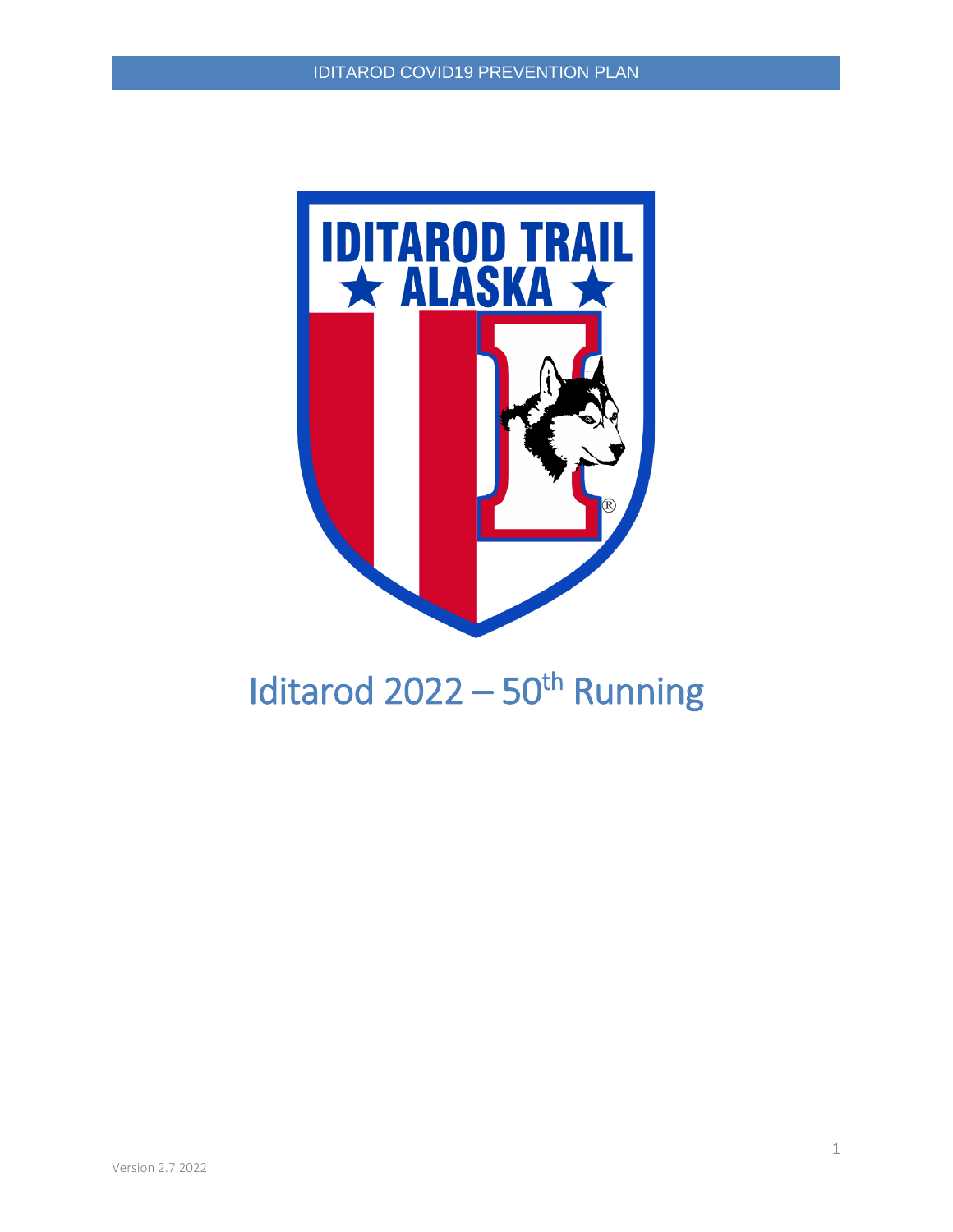## TABLE OF CONTENTS

- I. Iditarod COVID19 Prevention Plan core tenants and key strategies
- II. Iditarod Arm Bands
- III. Overview of Iditarod COVID19 Prevention Plan
	- a. Mushers testing and screening
	- b. Volunteers, staff and media testing and screening
		- i. Within 72 hours of arrival in Anchorage
		- ii. Travel to Anchorage
		- iii. Beginning Work in Anchorage or Arrival at Lakefront Hotel
		- iv. Test Results
		- v. Prevention protocols at Lakefront Hotel
		- vi. Prevention protocols on the trail
		- vii. Exit testing
- IV. Checkpoint Bubble Definition and Principles
- V. Testing and COVID Tech Team Personnel
- VI. Onboarding Information and Health Screening App for all Iditarod Participants
- VII. Detailed COVID19 Prevention Plan
	- a. Mushers Testing and Screening
	- b. Volunteers, Staff and Official Media Testing and Screening
		- i. All volunteers, staff, official media
		- ii. IAF Pilots
		- iii. Race staff and ANC personnel, ANC return dogs, ANC Logs, Commercial Flights and all personnel who stay or work at the Lakefront Hotel
		- iv. Pre-race vet techs and Vet Check Day
		- v. Musher handlers at ceremonial and race start
		- vi. Volunteer handlers at ceremonial and race start
	- c. Checkpoint Information
		- i. Rules
			- ii. Cleaning
			- iii. Communities and the Checkpoints
	- d. Iditarod COVID Levels Defined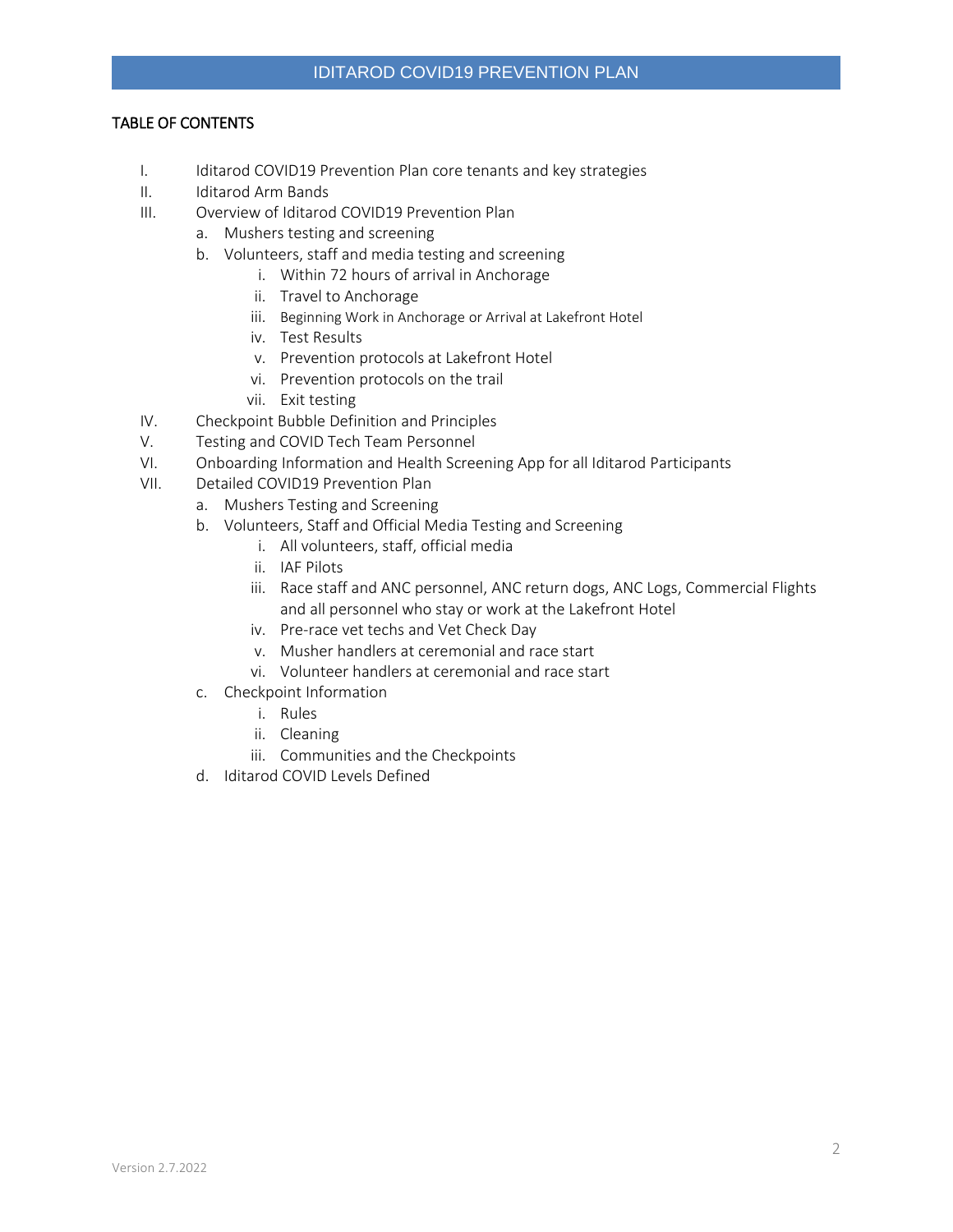## Core Tenants of Iditarod COVID19 Prevention Plan

- Proactive, strategic and anticipatory
- Negative bubble with reduced interaction with community

## Key Strategies of Iditarod COVID19 Prevention Plan

- Fully vaccinated requirement for all personnel
- Recommended booster vaccines (>5 months after mRNA, >2 months after J&J)
- Consistent surveillance through daily testing and daily health screening
- Multiple tests in ANC to confirm negative status before working on trail
- Arm bands to visibly note who is part of Iditarod
- Enhanced prevention protocols in place when interacting with anyone who is not part of the Iditarod
- Social distance with communities
- Masking requirements
- Routine handwashing/hand sanitizer
- Eat/sleep with Iditarod bubble
- All test results/contact tracing/daily surveillance maintained by Dr. Guest and COVID Team Personnel
- Inclusive communication with all stakeholders
- Manage expectations (participants, villages, sponsors, mushers, Iditariders, etc.)
- Zero tolerance for not following protocols

## Iditarod Arm Bands

Arm bands will be worn by all working for the Iditarod and in the Iditarod Bubble. This indicates:

- Fully vaccinated
- Multiple negatives tests in ANC to confirm negative status before working on trail
- Daily COVID19 testing
- Daily symptoms monitored
- Masking required at the Lakefront, Start and Restart
- Masking recommended inside on the trail and required when around those not in the Iditarod Bubble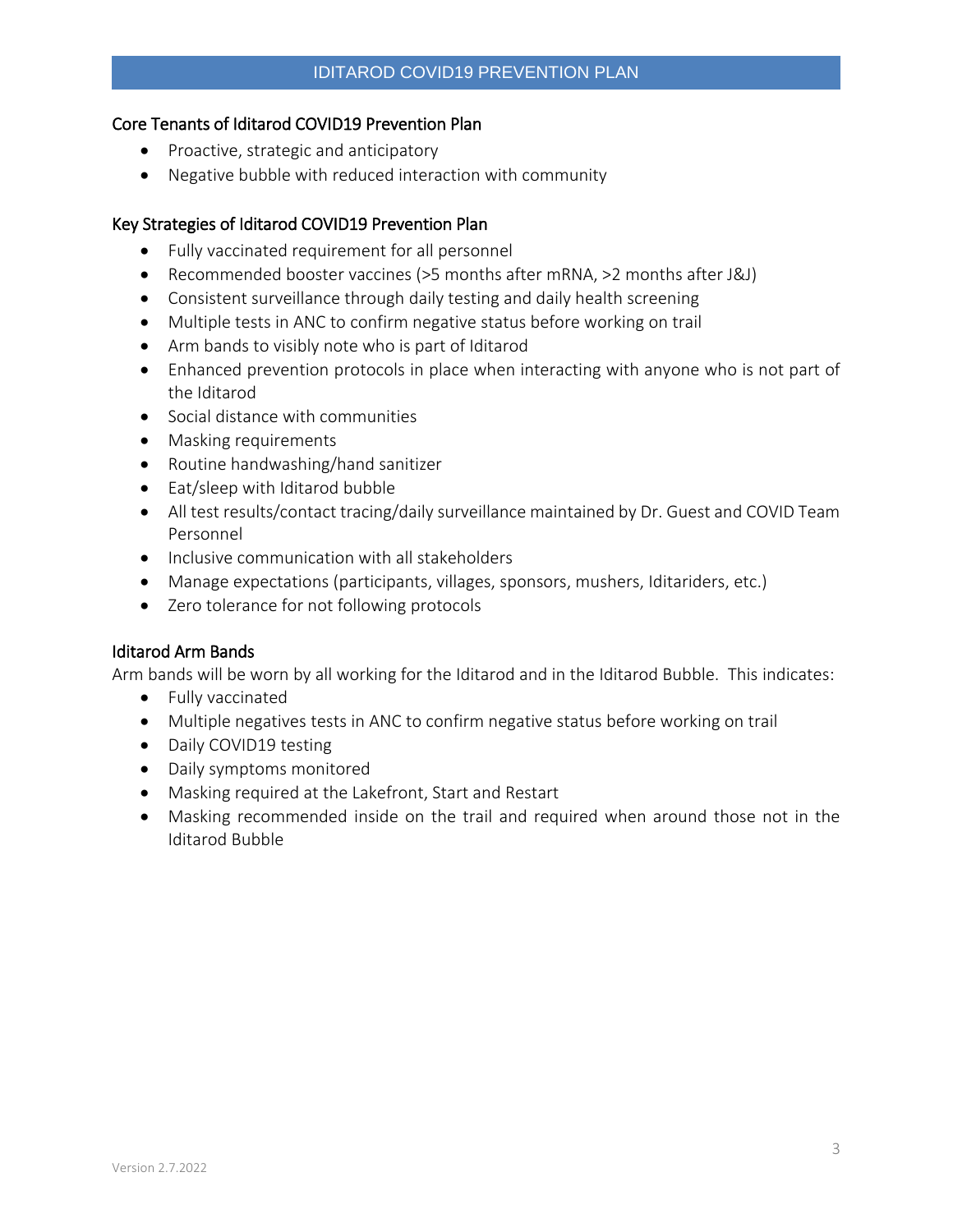#### Overview of Iditarod COVID19 Prevention Plan

#### Mushers Testing and Screening.

- Fully vaccinated by  $1/1/22$
- Recommended: Booster if eligible (>5 months from mRNA series, >2 months from J&J)
- Recommended: flu shot
- Recommended beginning 2/17/22:
	- Reduce community engagement
	- Strict mask-wearing in public spaces or when around those who are not fully vaccinated
	- Monitor for symptoms and receive a PCR test if symptomatic or a known exposure
- Do not travel to any Iditarod location or event if:
	- Symptomatic
	- Within 5 days of a positive COVID-19 test
	- Within 5 days of a known significant exposure
- All mushers will be tested with a Molecular Nasal Lab Test by the Iditarod COVID tech team at the Lakefront Hotel on Thursday 3/3/22
	- Mushers will be assigned morning and afternoon times for arrival for testing
	- Musher who have tested positive since 12/3/21 need to provide documentation of positive test and will be tested only with Rapid Tests (antigen tests)
- All mushers will be given a Rapid Test at the ceremonial start on 3/5/22
	- If negative, mushers will be retested at the start on 3/6/22
	- If positive, mushers will be retested with a Molecular Nasal Lab Test. If positive, the musher does not race. If they have a personal car and reside in Alaska, they can travel home for isolation.
- All mushers will be given a Rapid Test at the restart on 3/6/22
	- If negative, mushers will begin race
	- If positive, mushers will be retested with a Molecular Nasal Lab Test. If positive, the musher does not race. If they have a personal car and reside in Alaska, they can travel home for isolation.
- All mushers will be given a Rapid Test at McGrath
	- If negative, the musher continues the race
	- If positive, the musher will be retested with a Molecular Nasal Lab Test. If this test is negative, the musher continues the race. If this test is positive, the musher does not continue the race and isolation begins.
- Facemasks will be available with the checker at each checkpoint for mushers as they enter a checkpoint. Mushers may wear a thick/2-ply gator over their nose for a facemask. No other Iditarod participant can use a gator without a facemask.
- Mushers should wear masks when interacting with anyone without an Iditarod armband
- Handlers entering the start area with the musher are required to have a facemask on at all times while at the start and to distance from all other mushers, workers and volunteers. They will not be tested at the start and it is the responsibility of the musher to only bring handlers who have been conscientious about COVID-19 precautions.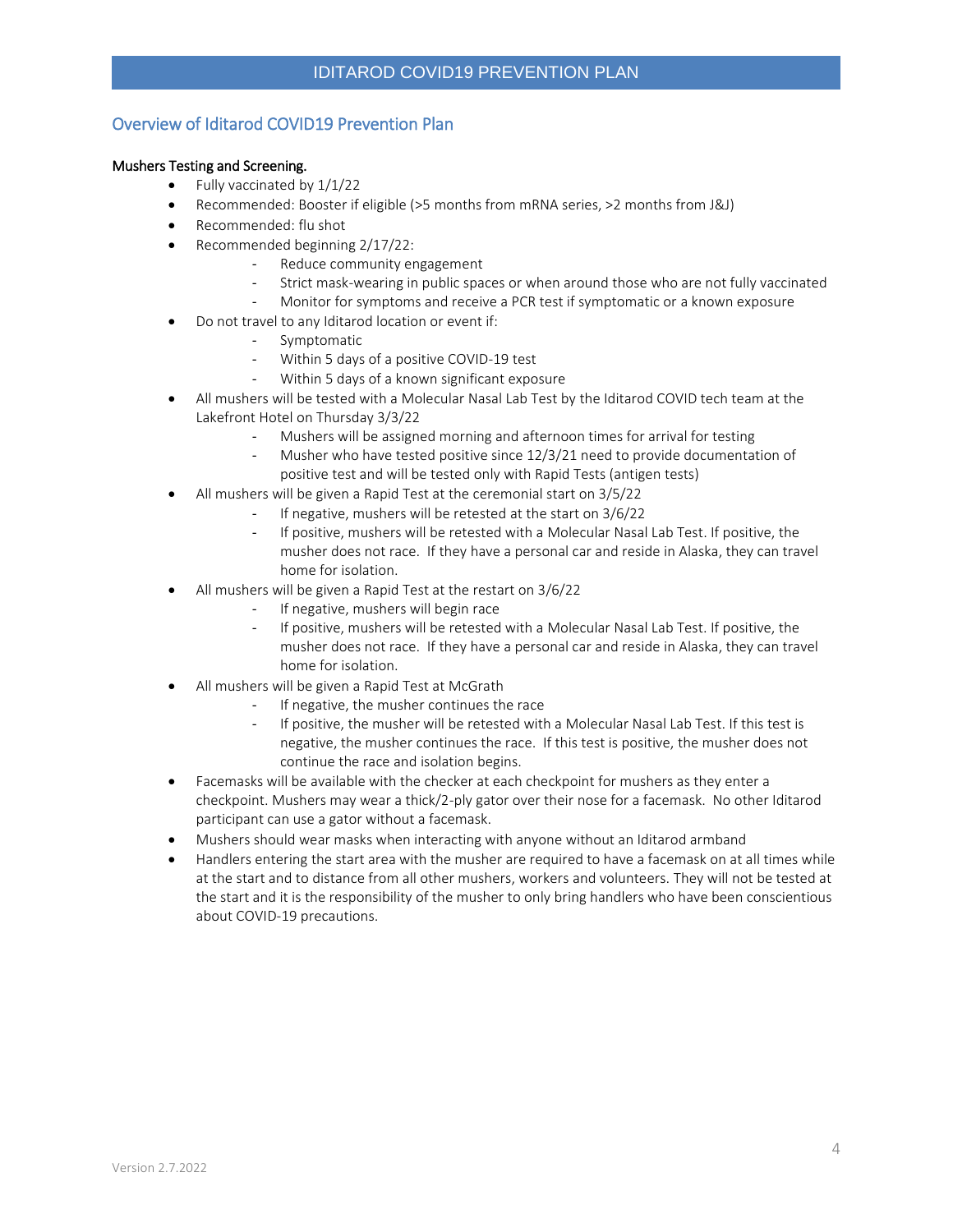#### Volunteers, staff and official media Testing and Screening.

#### 10-14 Days before arrival at the Lakefront Hotel:

- Fully vaccinated by  $1/1/22$
- Recommended: Booster if eligible (>5 months from mRNA series, >2 months from J&J)
- Recommended: flu shot
- Recommended beginning 2/17/22:
	- Reduce community engagement
	- Strict mask-wearing in public spaces or when around those who are not fully vaccinated
	- Monitor for symptoms and receive a PCR test if symptomatic or a known exposure
- Within 72 Hours of Beginning Work for Iditarod 2022: All participants need to have a PCR Lab Test (nasal or saliva) result and receive a negative result within 72 hours of beginning work for Iditarod 2022. This is not covered by the Iditarod. If you are doing food-drop or flyout work, this applies before that work and before work closer to race time.
	- If you cannot find a PCR test, 2 rapid antigen tests will be accepted taken 24 hours apart during this 72-hour period
	- If you have tested positive for COVID-19 since 12/3/2021, you need to submit confirmation of this test to [Covid-prevention@iditarod.com](mailto:Covid-prevention@iditarod.com) and use 2 rapid antigen tests 24 hours apart during this 72 hour period (do not use a PCR test).
	- No participant can travel or come to the Lakefront Hotel if this test is positive
	- Submit test result to [Covid-prevention@iditarod.com](mailto:Covid-prevention@iditarod.com)
- Travel to Anchorage: All participants should wear facemasks in airports and during flights that are well-fitting and cover their nose and mouth. Cloth masks are not recommended unless they are worn over filtered masks.
	- Do not travel to any Iditarod location or event if:
		- Symptomatic
		- Within 5 days of a positive COVID-19 test
		- Within 5 days of a known significant exposure
- Beginning Work in Anchorage or Arrival at Lakefront Hotel: A test is required before entering the Lakefront Hotel. Testing options are:
	- Before 2/28/22 Visit the 24-hour Capstone COVID testing site at Alaska Park (5000 Spenard, Phone 907-694-9567)
	- Beginning 2/28/22 and between the hours of 8am-6pm, testing will be done at the Capstone RV Clinic truck at the Lakefront Hotel.
	- If arriving after 6pm and before 8am, proceed to the Capstone COVID testing site at Alaska Park (5000 Spenard, Phone 907-694-9567)
	- You cannot enter the Lakefront Hotel without a negative COVID19 test
	- Social distancing and facemask guidelines will continue to be required
	- You will need to display confirmation of your negative test on your COVIDSecure App to enter the hotel
- **Testing Results:** Participants with a negative Molecular Nasal Lab Test will be admitted into the Lakefront Iditarod bubble. If anyone tests positive, COVID Team personnel will notify the individual and strict guidelines will be followed for securing proper medical attention and isolation. If the participant has travelled by personal car from instate, they may return home immediately to isolate. If the participant is from outside of Alaska, they will be moved to isolation and cannot travel home until isolation is over.
- Prevention Protocols at the Lakefront Hotel: These protocols apply to all Iditarod personnel every time they are at the Lakefront Hotel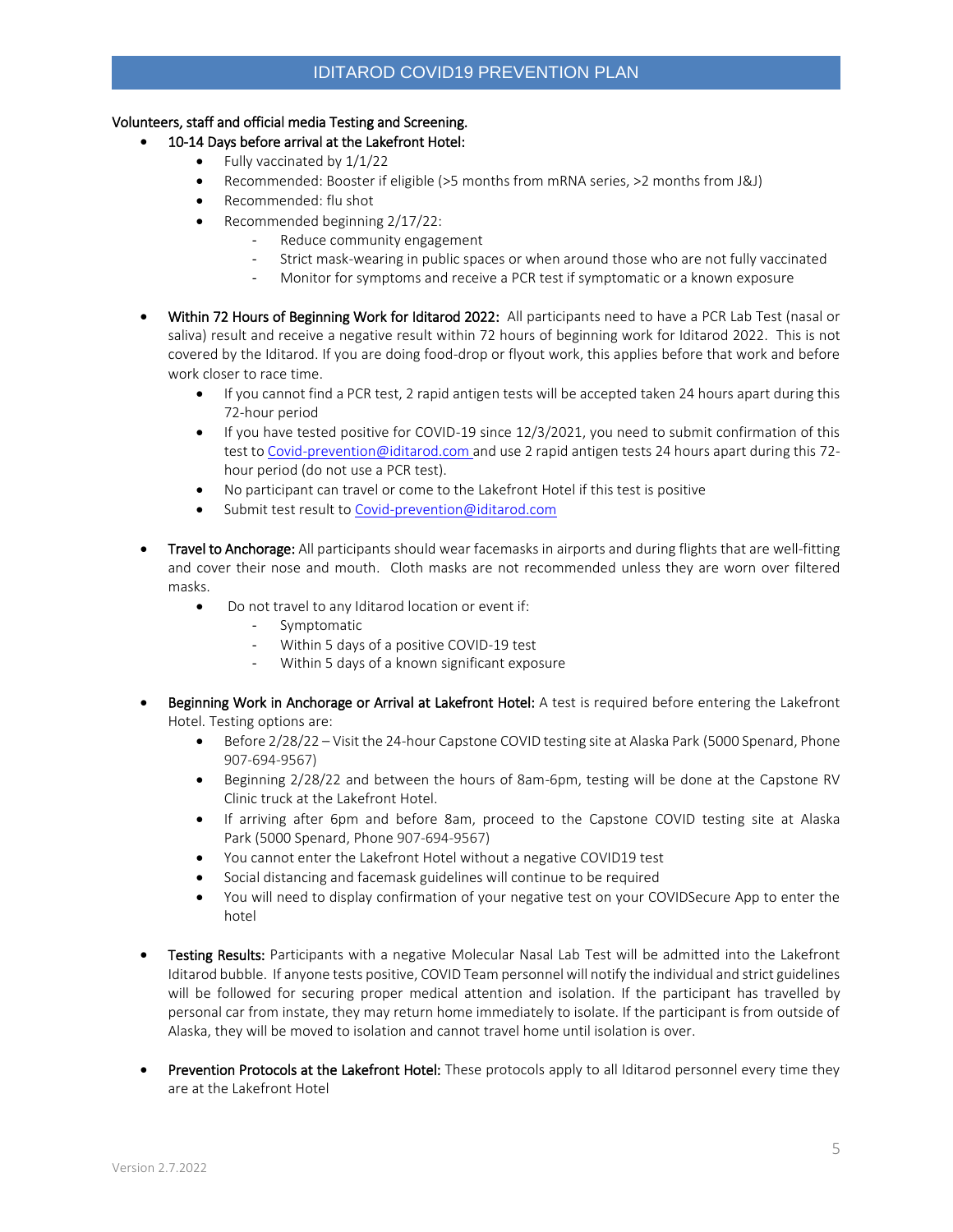- Participants are required to wear a mask at all times in the Lakefront Hotel that covers their mouth and nose fully
- Daily testing is required every day at the Iditarod Testing Facility outside the Lakefront Hotel.
- If you are staying at the hotel, you must test each day between 8am-6pm
- If you are arriving for shifts at the Lakefront Hotel, you must test each day before entering the hotel
	- If you arrive between 8am-6pm, you will test at the Capstone RV Clinic truck at the Lakefront Hotel before entering the hotel
	- If you arrive between 6pm-8am for shift work, you will do an antigen test in a marked room
- Care should be taken to distance from all non-Iditarod people at the hotel
- All participants will be required to undergo the Health Survey Questionnaire on the COVIDSecure App. In the event that anyone is feeling sick based on the survey, and/or has a temperature, the COVID Team personnel will be consulted, and the participant will be sequestered in their room or an identified location. They will immediately undergo Molecular Nasal Lab Test and will wear a mask at all times. If the test is negative, symptoms and temperature will continue to be monitored for three days.
- Additional testing or mask-wearing requirements will be added as needed for prevention based on a positive case in the Iditarod bubble or cases in the community
- Anyone who spent more than 15 minutes inside unmasked with a person testing positive will have symptoms monitored and will be required to adhere to strict mask wearing for 10 days
- Prevention Protocols on the trail: These protocols apply to all Iditarod personnel on the Iditarod trail.
	- Daily testing is required each morning
	- All participants will be required to undergo the Health Survey Questionnaire on the COVIDSecure App. In the event that anyone is feeling sick based on the survey, and/or has a temperature, the COVID Team personnel will be consulted, and the participant will be sequestered in their room or an identified location. They will immediately undergo Molecular Nasal Lab Test and will wear a mask unless along in a room. If the test is negative, symptoms and temperature will continue to be monitored for three days.
	- Care should be taken to distance from all non-Iditarod people. When indoors with non-Iditarod people, masks must be worn by all
	- Mask-wearing inside is strongly recommended at all times and required when around those without an Iditarod armband
	- Additional testing or mask-wearing requirements will be added as needed for prevention based on a positive case in the Iditarod bubble or cases in the community
	- Anyone who spent more than 15 minutes inside unmasked with a person testing positive will have symptoms monitored and will be required to adhere to strict mask wearing for 10 days
- Exit testing will be required for all participants when they return from the trail to confirm negative status. Upon arrival at the Lakefront Hotel, participants will be tested in the Iditarod Testing Facility using Molecular Nasal Lab Test and will wait for the results of the test before entering Lakefront Hotel. Participants who do not return to Anchorage from the trail will be tested before leaving their checkpoint with the Rapid Test.
- Testing and COVID Team Personnel. All COVID testing and the COVID Tech Team will be led by Dr. Jodie Guest. All testing will be administered by certified COVID Team Personnel wearing full PPE.
	- a. Molecular Nasal Lab Test Nasal Lab Test methods (sensitivity 99%, specificity 98%)
		- Nasal Testing Method for Initial and Final Testing of all participants and mushers
		- Lab partner is CUE Health and Capstone Clinic
		- Lab results, up to 40 minutes in Anchorage at the Lakefront Hotel Testing site
	- b. Abbott Labs 15-Minute Rapid Antigen Test (sensitivity 97.1%, specificity 98.5%)
		- Used as immediate testing, routine surveillance testing and symptom testing on trail 15 Minute Results on-site
	- c. For Negative Results participant permitted to work and must follow all health and safety guidelines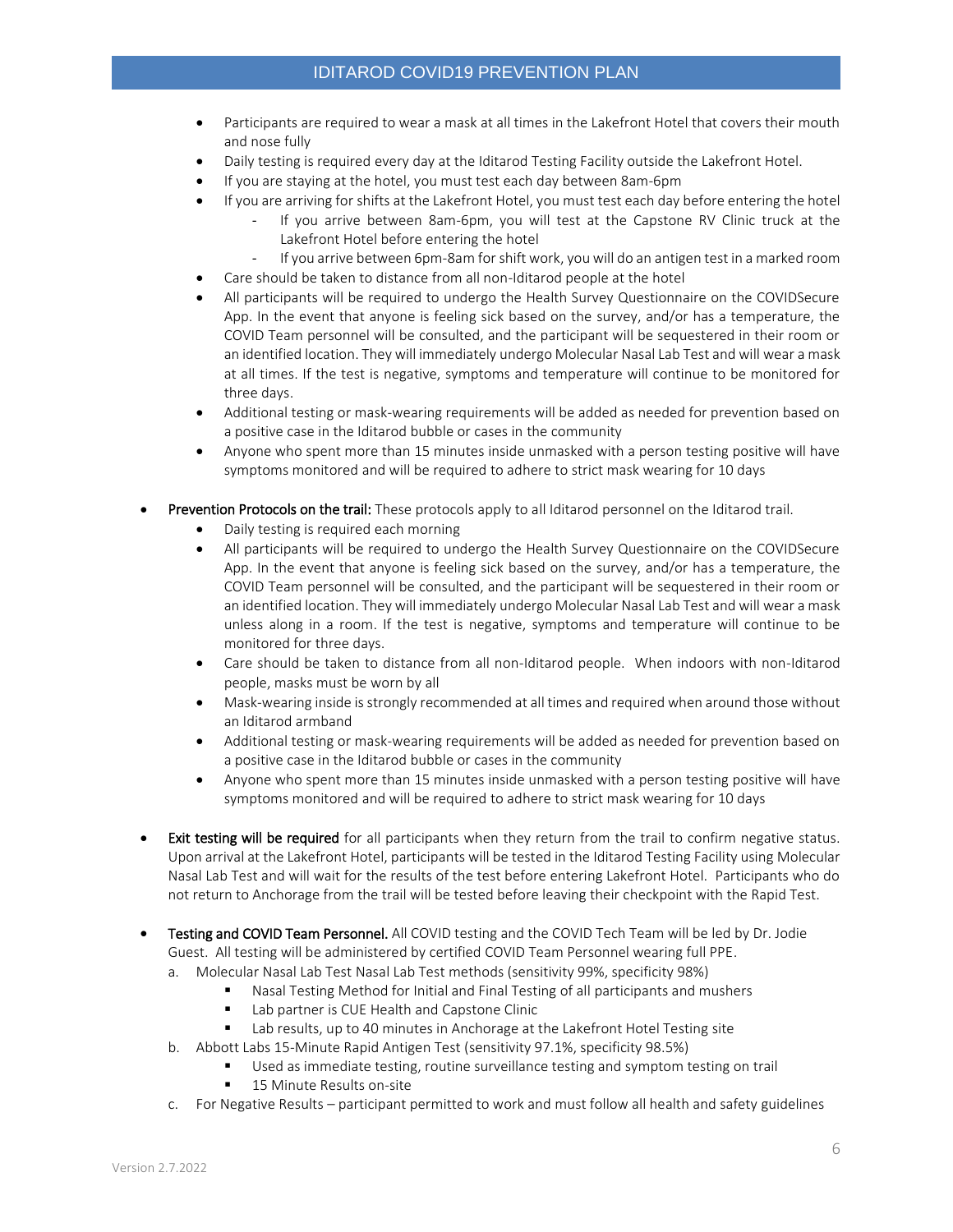- d. For Positive Results in Anchorage
	- participant will immediately be notified via COVID Team personnel
	- participant will be moved to isolation section of Lakefront Hotel (not in Iditarod Bubble) until isolation is over. If the participant has traveled by personal car from instate, they may return home immediately to isolate.
	- If Molecular Nasal Lab Test is positive, participant will be isolated until safe to travel home, or will be moved to the hospital as needed. They will wear a mask when near anyone.
	- **•** Anyone who spent more than 15 minutes inside unmasked with a person testing positive will have symptoms monitored and will be required to adhere to strict mask wearing for 10 days.
- e. For Positive Results on the Trail
	- participant will immediately be notified via COVID Team personnel
	- **•** participant will be immediately removed from community space at the checkpoint by COVID Team personnel wearing proper PPE gear
	- participant will be re-tested
		- o If positive
			- Anyone who spent more than 15 minutes inside unmasked with a person testing positive will have symptoms monitored and will be required to adhere to strict mask wearing for 10 days
			- All checkpoint spaces will be thoroughly sanitized by COVID Team personnel
			- Everyone in the Checkpoint Bubble will have immediate temperature taken, undergo healthy survey questions, and be tested via Rapid Test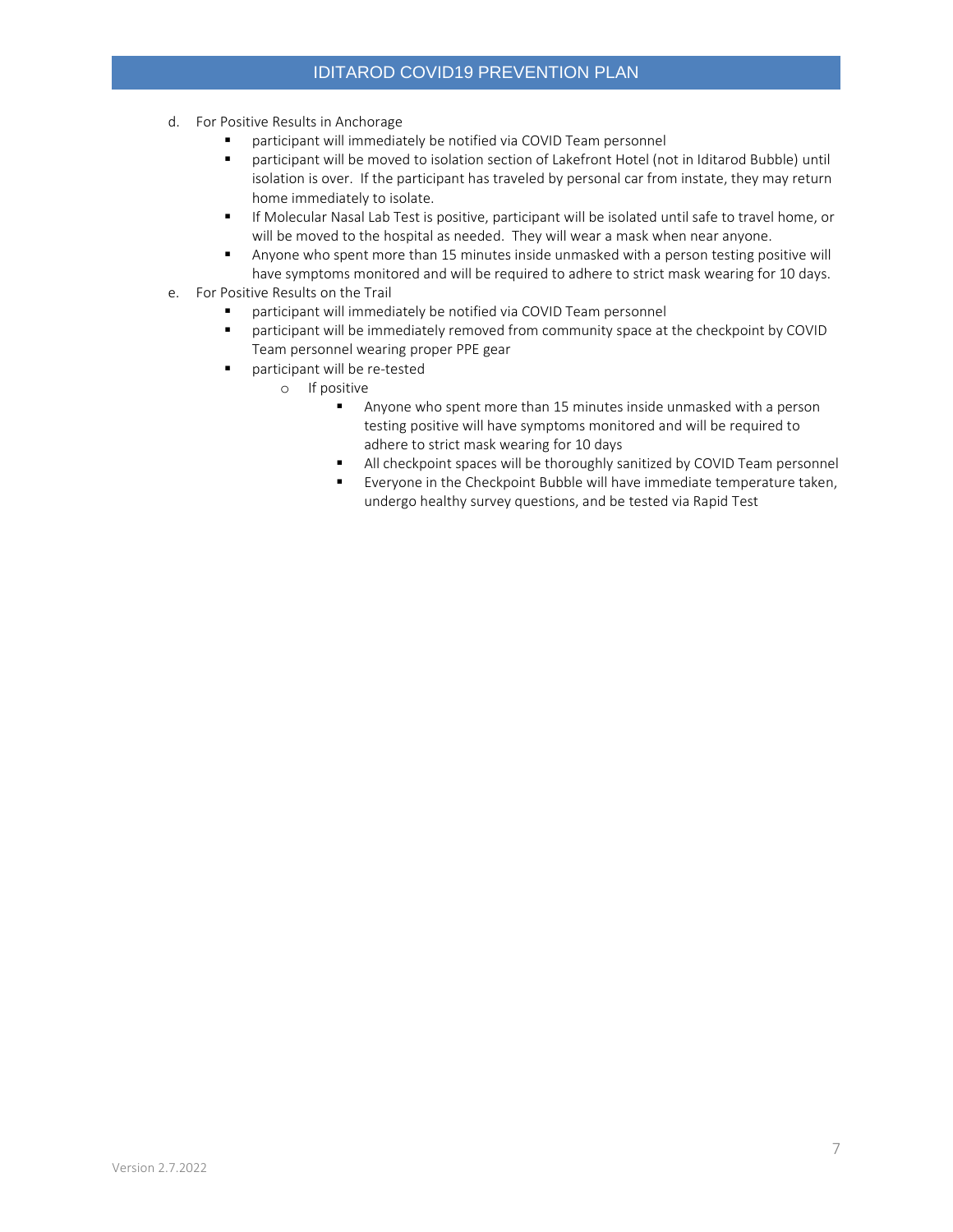## "Checkpoint Bubble" Definition and Principles:

- Everyone inside "Checkpoint Bubble" will wear an Iditarod armband (and name badge) for easy identification
- Everyone inside "Checkpoint Bubble":
	- Has been fully vaccinated for COVID19
	- Has undergone the required COVID19 testing with negative results before working for the Iditarod
	- Undergoes daily COVID19 Rapid Antigen Testing
	- Undergoes daily Health Survey Questions
	- Undergoes COVID19 Rapid Antigen Testing before movement on the trail
- Everyone inside "Checkpoint Bubble" practices safety measures including:
	- Wearing Face Masks at all times when around others not part of the checkpoint bubble (people without Iditarod armbands)
	- Frequent Hand Washing/Sanitizing
	- Wear additional PPE as needed
	- Frequently sanitizes personal surfaces and work gear
	- Practices Social Distancing with those outside "Checkpoint Bubble"
- Community engagement with the "Checkpoint Bubble" will be community specific and agreed upon by the community and the Iditarod in advance. This includes an agreement about Iditarod's use of Checkpoint buildings and the community's access to these buildings during the race.
- Areas Off Limits to anyone outside of "Checkpoint Bubble"
	- Checkpoint tents
	- Checkpoint sleeping areas
	- Checkpoint eating areas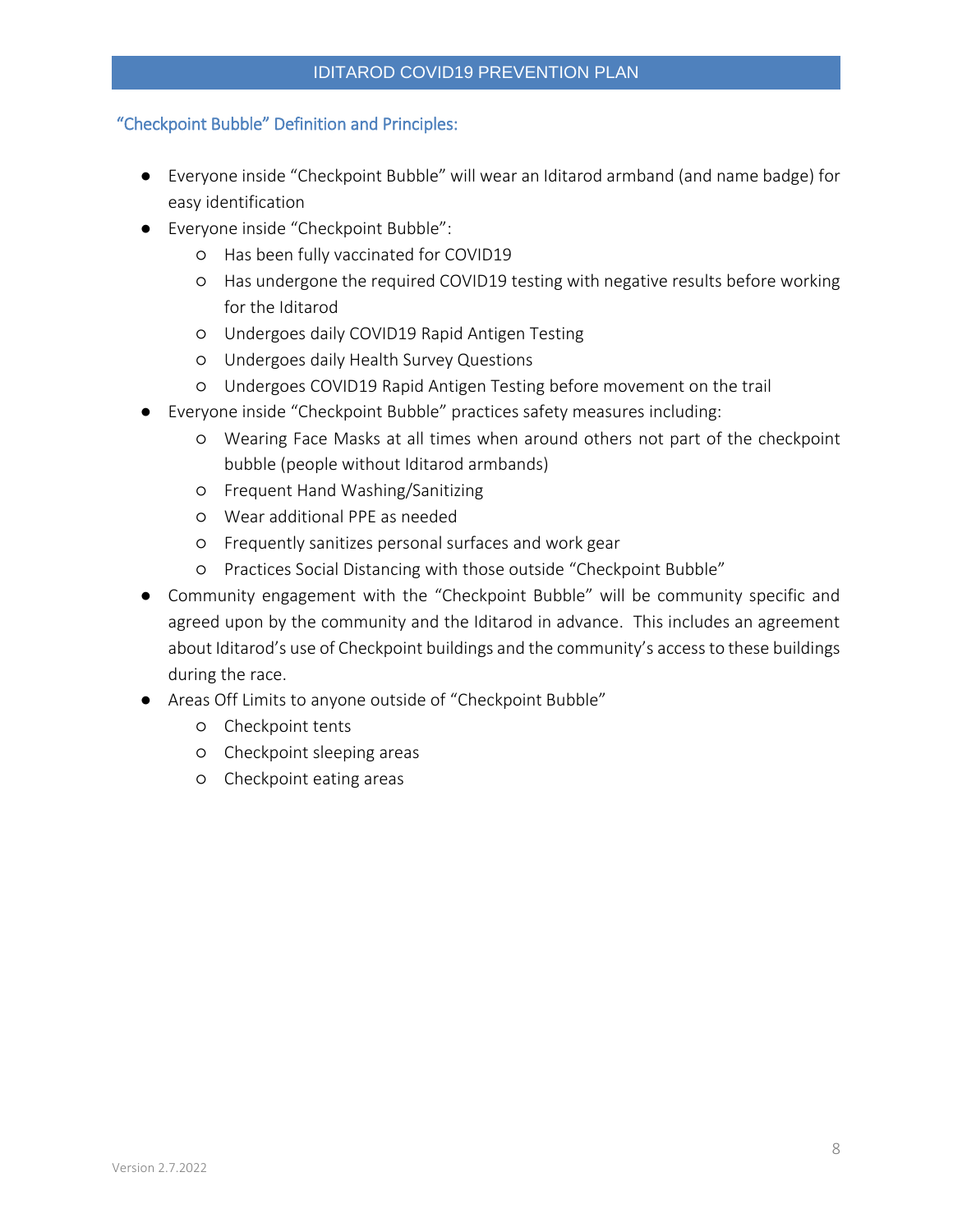## Testing and COVID Tech Team Personnel

- All COVID testing and the COVID Tech Team will be led by Dr. Jodie Guest and Capstone Clinic
- CUE Molecular Nasal Lab Test (sensitivity 99%, specificity 98%)
	- o Lab results within 40 minutes
- Abbott Rapid Antigen Testing method (sensitivity 97.1%, specificity 98.5%)
	- 15-minute results on-site
- Anyone who has documentation of COVID-19 after 12/3/21 will only be tested with Rapid Tests (rapid antigen tests)
- For Negative Results Participant permitted to work and must follow all health and safety guidelines
- For Positive Results in Anchorage
	- Participant will immediately be notified via COVID Team personnel
	- Positive participant will be kept in isolation until it is safe to travel home. If Alaska resident and travelled in personal car, the participant may travel home for isolation.
	- Anyone who spent more than 15 minutes inside unmasked with a person testing positive will have symptoms monitored and will be required to adhere to strict mask wearing for 10 days.
- For Positive Results on the Trail
	- o Participant will immediately be notified via COVID Team personnel
	- o Participant will be immediately removed from community space at the checkpoint by COVID Team
	- o Participant will be re-tested
		- o If positive
			- Anyone who spent more than 15 minutes inside unmasked with a person testing positive will have symptoms monitored and will be required to adhere to strict mask wearing for 10 days.
			- All checkpoint spaces will be thoroughly sanitized.
			- Everyone in the Checkpoint Bubble will have immediate temperature taken, undergo healthy survey questions, and be tested via Rapid Test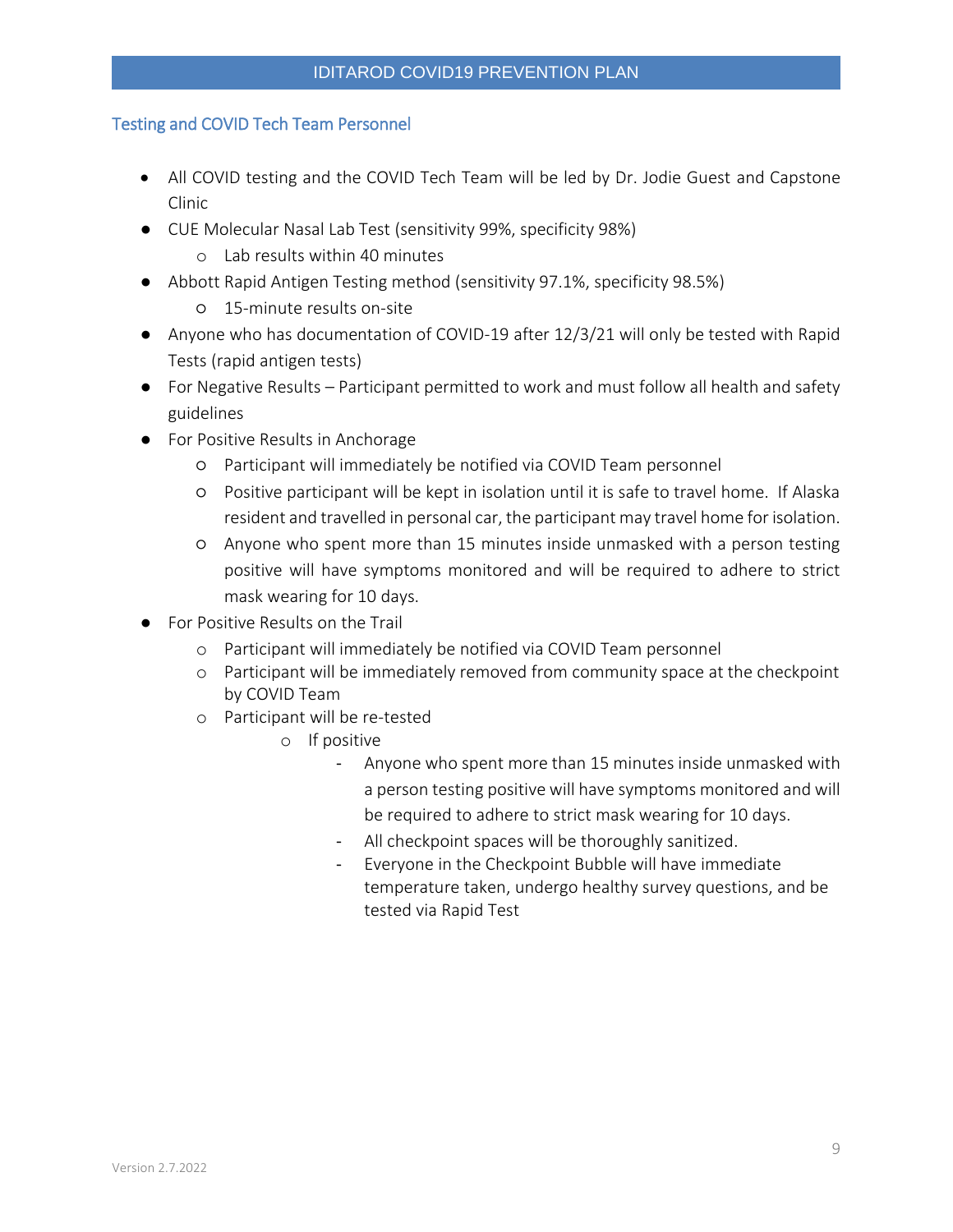- Daily Health Survey Questionnaire will be done via the COVIDSecure App when internet is available. This will be done by the COVID team at checkpoints without internet.
	- In Anchorage In the event a participant reports feeling sick or has a temperature over 100.4
		- They will be connected with COVID Team personnel
		- They will be given a Molecular Nasal Lab Test
		- Asked to self-isolate or go home if residence is near Anchorage
		- Must have (3) consecutive days of no symptoms or temperature
		- Must re-test upon return (Molecular Nasal Lab Test)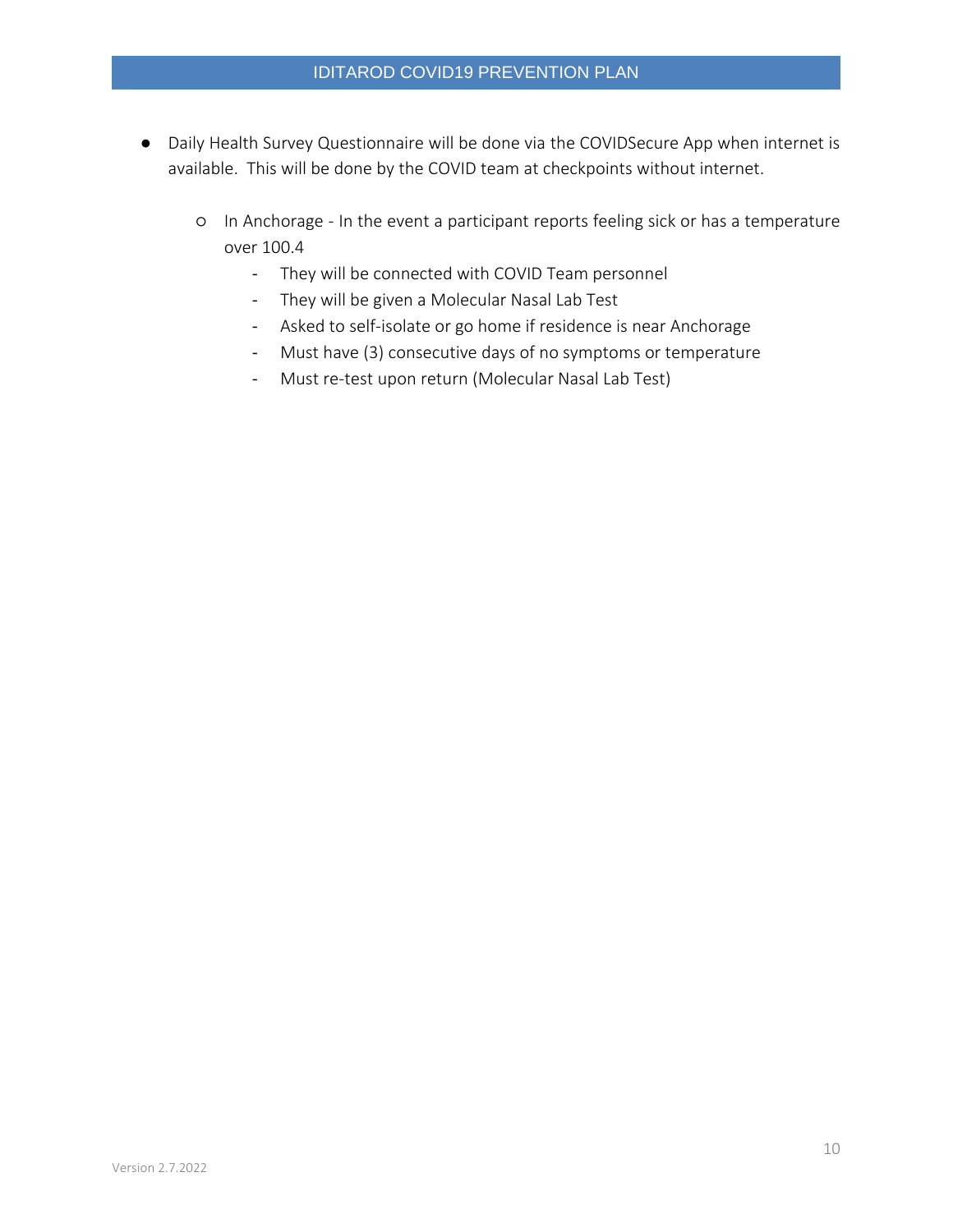## Onboarding Information and Health App for all Iditarod Participants

The following documents/information must be received prior to travel to Anchorage or arrival at Lakefront.

- Negative test result taken and results received within 72 hours of travel to race
- Date and name of vaccine for all doses of COVID-19 vaccination (including booster)

**Please email vaccine documents by 1/1/22 and testing documents before travel to [COVID@iditarod.com](mailto:COVID@iditarod.com)**

Download the app COVIDSecure on your phone prior to travel to Anchorage or arrival at Lakefront.



- Please fill out patient details before arriving at the Lakefront
- You do not need to include health insurance information
- Under organization/school, click Iditarod Trail Committee from the pull-down menu
- You must do a daily health screening each morning from the first day of interaction with the Iditarod race 2022. For checkpoints with minimal internet connectivity, the daily screening will be done by the COVID team.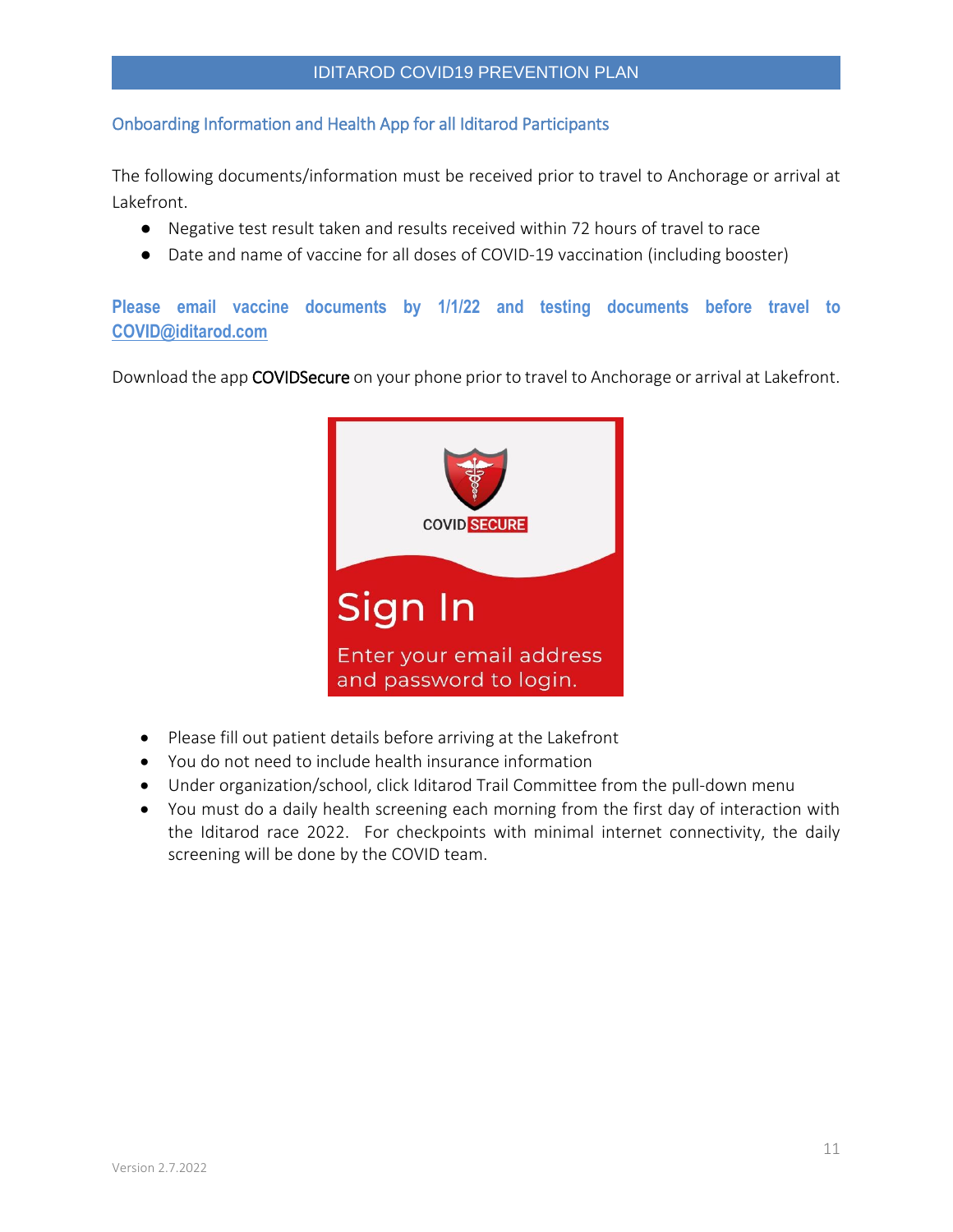# Detailed Prevention Plan by Participant Activity

## Mushers Vaccination, Testing and Screening

- By January 1, 2022, all mushers need to submit proof of COVID-19 vaccination to [COVID](mailto:COVID-prevention@iditarod.com)[prevention@iditarod.com](mailto:COVID-prevention@iditarod.com)
- Pre-race recommendations:
	- Booster if eligible (>5 months from mRNA series, >2 months from J&J)
	- Flu shot
	- Recommended beginning 2/17/22:
		- Reduce community engagement
		- Strict mask-wearing in public spaces or when around those who are not fully vaccinated
		- Monitor for symptoms and receive a PCR test if symptomatic or a known exposure
- Do not travel to any Iditarod location or event if:
	- Symptomatic
	- Within 5 days of a positive COVID-19 test
	- Within 5 days of a known significant exposure
- All mushers will be tested with a Molecular Nasal Lab Test by the Iditarod COVID tech team at the Lakefront Hotel on Thursday 3/3/22
	- Mushers will be assigned morning and afternoon times for arrival for testing
	- Musher who have tested positive since 12/3/21 need to provide documentation of positive test and will be tested only with Rapid Tests (antigen tests) (send test result to [COVID-Prevention@iditarod.com](mailto:COVID-Prevention@iditarod.com)
- All mushers will be given a Rapid Test at the ceremonial start on 3/5/22
	- If negative, mushers will be retested at the start on 3/6/22
	- If positive, mushers will be retested with a Molecular Nasal Lab Test. If positive, the musher does not race. If they have a personal car and reside in Alaska, they can travel home for isolation.)
- All mushers will be given a Rapid Test at the restart on 3/6/22
	- If negative, mushers will begin race
	- If positive, mushers will be retested with a Molecular Nasal Lab Test. If positive, the musher does not race. If they have a personal car and reside in Alaska, they can travel home for isolation.
- All mushers will be given a Rapid Test at McGrath
	- If negative, the musher continues the race
	- If positive, the musher will be retested with a Molecular Nasal Lab Test. If this test is negative, the musher continues the race. If this test is positive, the musher does not continue the race and isolation begins.
- Facemasks will be available with the checker at each checkpoint for mushers as they enter a checkpoint. Mushers may wear a thick/2-ply gator over their nose for a facemask. No other Iditarod participant can use a gator without a facemask.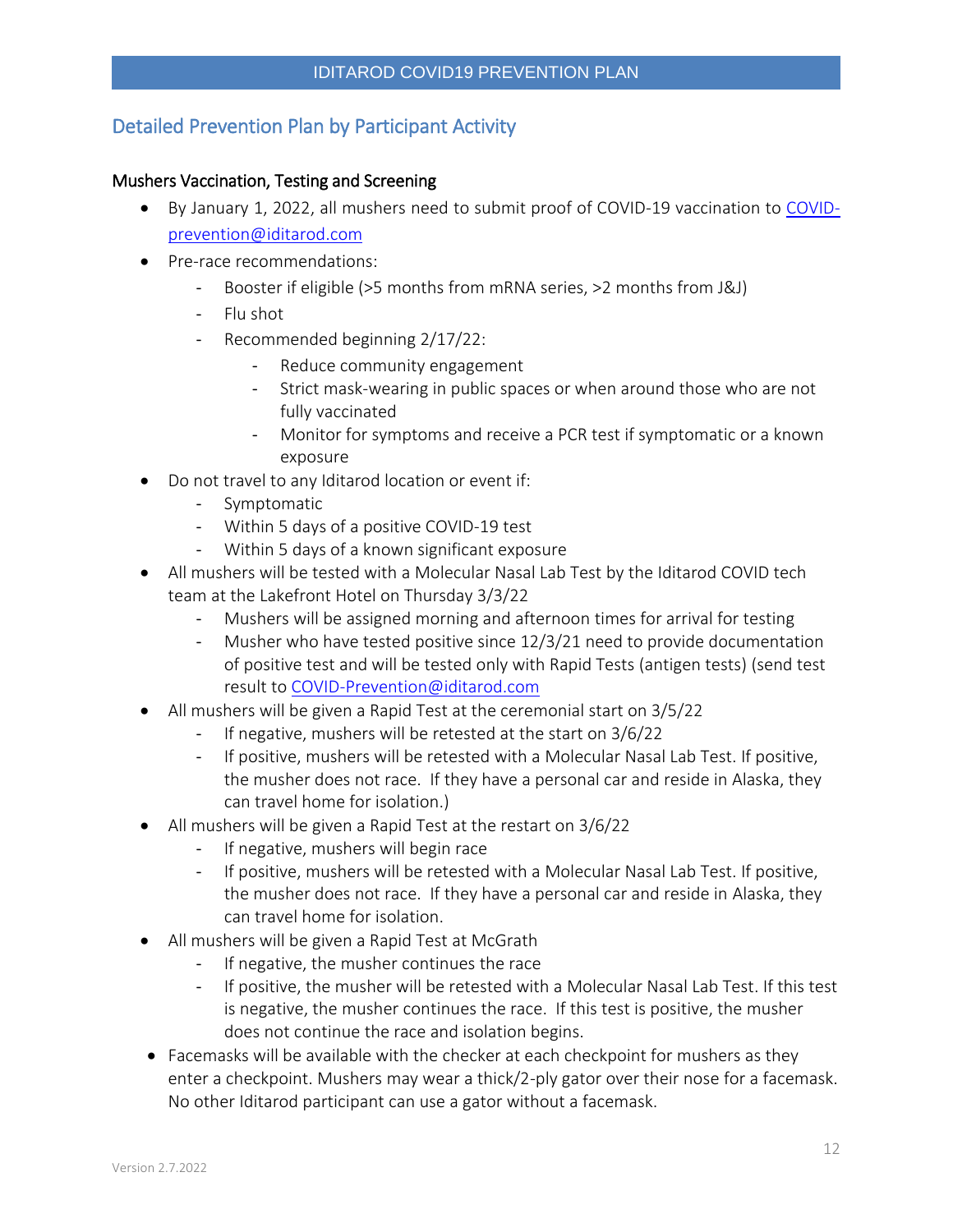- Mushers should wear masks when interacting with anyone without an Iditarod armband
- Handlers entering the start area with the musher are required to have a facemask on at all times while at the start and to distance from all other mushers, workers and volunteers. They will not be tested at the start and it is the responsibility of the musher to only bring handlers who have been conscientious about COVID-19 precautions.

## Testing Plan

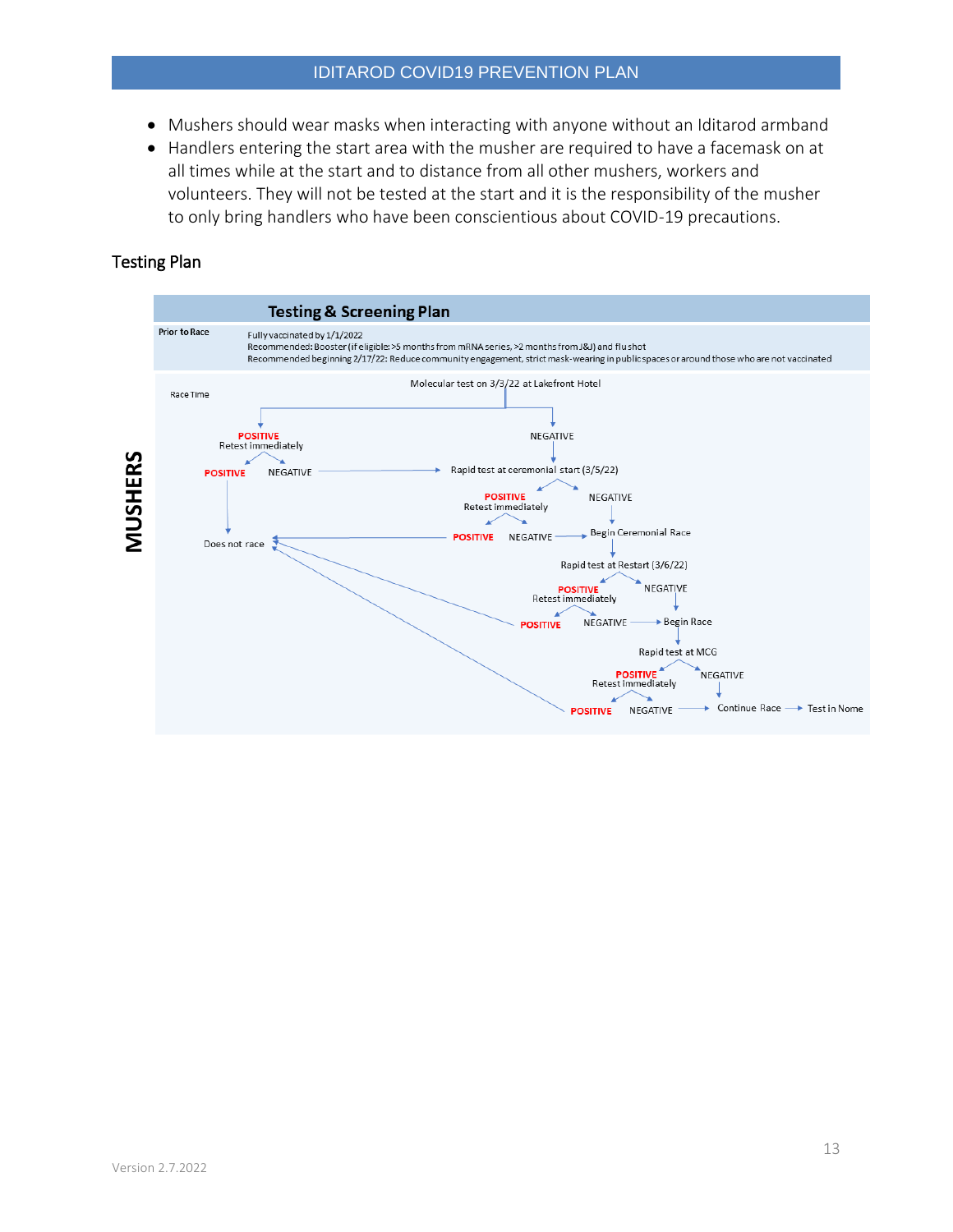## Volunteers, IAF Pilots, Staff and Official Media

## Pre-Race Period - Before Arrival and Travel to Anchorage

• By January 1, 2022, all participants need to submit proof of COVID-19 vaccination to [COVID-prevention@iditarod.com](mailto:COVID-prevention@iditarod.com)

## • Pre-race recommendations:

- Booster if eligible (>5 months from mRNA series, >2 months from J&J)
- Flu shot
- Recommended beginning 2/17/22:
	- Reduce community engagement
	- Strict mask-wearing in public or when near anyone not fully vaccinated
	- Monitor for symptoms and receive PCR test if symptomatic or a known exposure
- Do not travel to any Iditarod location or event if:
	- Symptomatic
	- Within 5 days of a positive COVID-19 test
	- Within 5 days of a known significant exposure

Within 72 Hours of Beginning Work for Iditarod 2022: All participants need to have a PCR Lab Test (nasal or saliva) result and receive a negative result within 72 hours of beginning work for Iditarod 2022. This is not covered by the Iditarod. If you are doing food-drop, Willow flyout, or pre-race vet screenings, this applies before that work and again before race time.

- If you cannot find a PCR test, 2 rapid antigen tests will be accepted taken 24 hours apart during this 72-hour period
- If you have tested positive for COVID-19 since 12/3/2021, you need to submit confirmation of this test to [Covid-prevention@iditarod.com](mailto:Covid-prevention@iditarod.com) and use 2 rapid antigen tests 24 hours apart during this 72-hour period (do not use a PCR test).
- You cannot participate if this test is positive
- Submit test result to [Covid-prevention@iditarod.com](mailto:Covid-prevention@iditarod.com)

Travel to Anchorage: All participants should wear facemasks in airports and during flights that are well-fitting and cover their nose and mouth. Cloth masks are not recommended unless they are worn over filtered masks.

Beginning Work in Anchorage or Arrival at Lakefront Hotel: A test is required before entering the Lakefront Hotel. Testing options are:

- Before 2/28/22 Visit the 24-hour Capstone COVID testing site at Alaska Park (5000) Spenard, Phone 907-694-9567)
- Beginning 2/28/22 and between the hours of 8am-6pm, testing will be done at the Capstone RV Clinic truck at the Lakefront Hotel.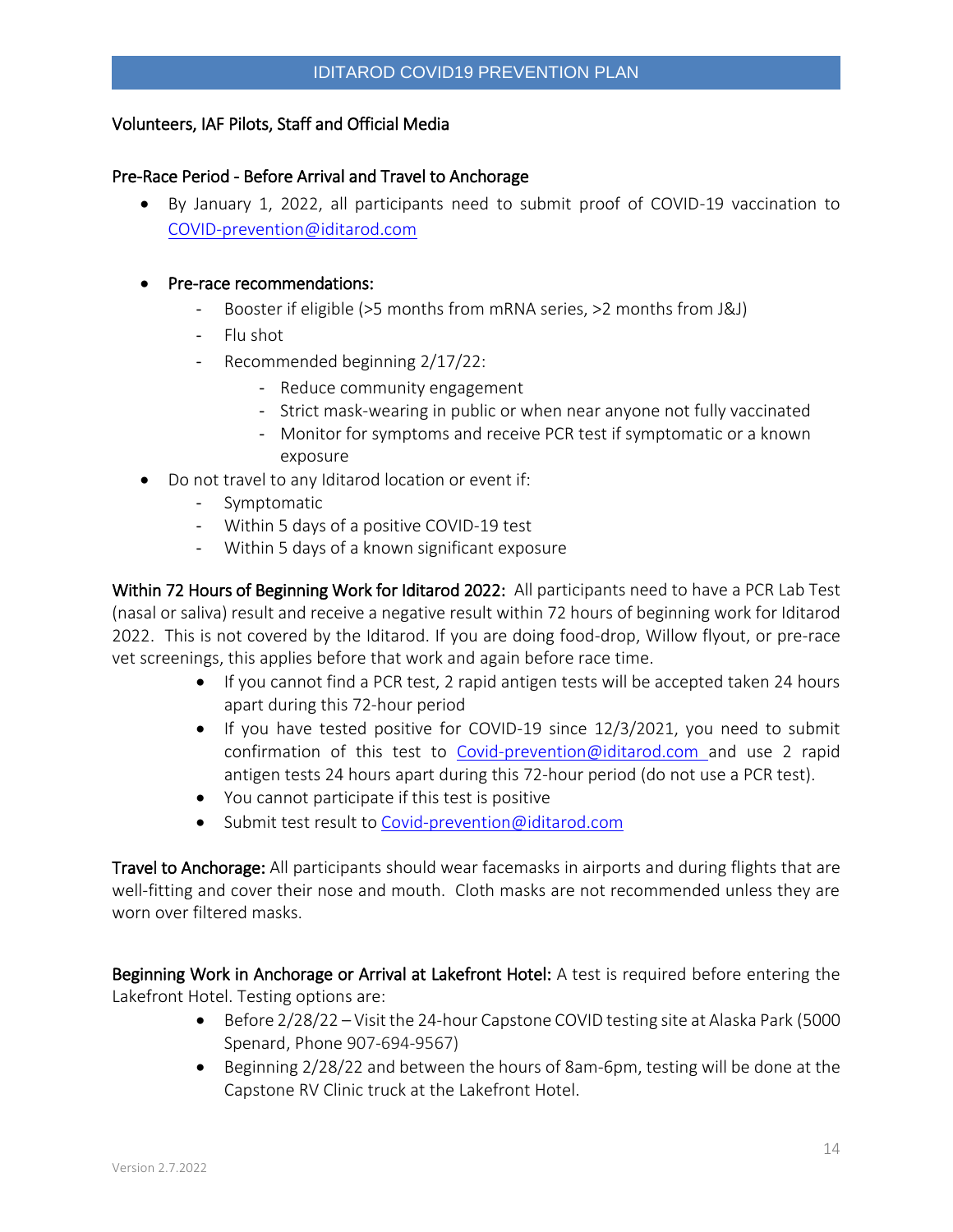- If arriving after 6pm and before 8am, proceed to the Capstone COVID testing site at Alaska Park (5000 Spenard, Phone 907-694-9567)
- You cannot enter the Lakefront Hotel without a negative COVID19 test
- Social distancing and facemask guidelines will continue to be required
- You will need to display confirmation of your negative test on your COVIDSecure App to enter the hotel

Testing Results: Participants with a negative Molecular Nasal Lab Test will be admitted into the Lakefront Iditarod bubble. If anyone tests positive, COVID Team personnel will notify the individual and strict guidelines will be followed for securing proper medical attention and isolation.

Prevention Protocols at the Lakefront Hotel: These protocols apply to all Iditarod personnel every time they are at the Lakefront Hotel.

- Participants are required to wear a mask at all times in the Lakefront Hotel that covers mouth and nose fully
- Daily testing is required at the Iditarod Testing Facility outside the Lakefront Hotel
- Care should be taken to distance from all non-Iditarod people at the hotel
- All participants will be required to undergo the Health Survey Questionnaire on the COVIDSecure App. In the event that anyone is feeling sick based on the survey, and/or has a temperature, the COVID Team personnel will be consulted, and the participant will be quarantined in their room or an identified location. They will immediately undergo Molecular Nasal Lab Test and wear a facemask at all times. If the test is negative, symptoms and temperature will continue to be monitored for three days.
- Additional testing or mask-wearing requirements will be added as needed for prevention based on a positive case in the Iditarod bubble or cases in the community
- Anyone who spent more than 15 minutes inside unmasked with a person testing positive will have symptoms monitored and will be required to adhere to strict mask wearing for 10 days

Prevention Protocols on the trail: These protocols apply to all Iditarod personnel

- Testing at Checkpoint Bubble
	- Daily testing is required each morning
	- And Before moving to new checkpoint
	- And If positive morning screening
	- And If someone in "Checkpoint Bubble" tests positive
- All participants will be required to undergo the Health Survey Questionnaire on the COVIDSecure App. In the event that anyone is feeling sick based on the survey, and/or has a temperature, the COVID Team personnel will be consulted, and the participant will be sequestered in their room or an identified location. They will immediately undergo testing and wear a facemask at all times. If the test is negative, symptoms and temperature will continue to be monitored for three days.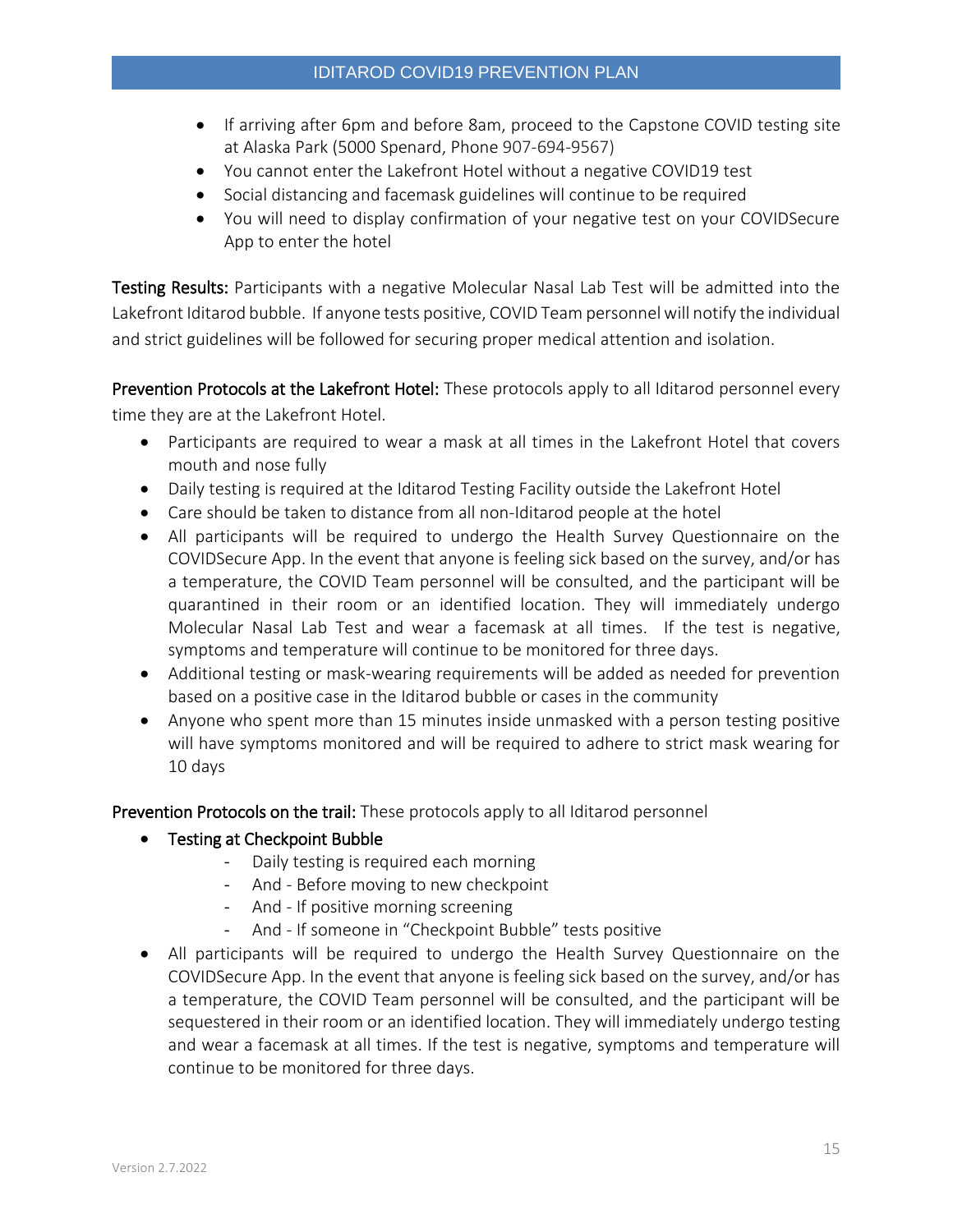- Care should be taken to distance from all non-Iditarod people. When indoors with non-Iditarod people, masks must be worn by all.
- Mask-wearing inside is strongly recommended at all times
- Additional testing or mask-wearing requirements will be added as needed for prevention based on a positive case in the Iditarod bubble or cases in the community
- Anyone who spent more than 15 minutes inside unmasked with a person testing positive will have symptoms monitored and will be required to adhere to strict mask wearing for 10 days

#### Sleeping and Eating at Checkpoint Bubble

• Sleep/eat with Iditarod personnel only

Exit testing will be required for all participants when they return from the trail to confirm negative status. Upon arrival at the Lakefront Hotel, participants will be tested in the Iditarod Testing Facility using Molecular Nasal Lab Test and will wait for the results of the test before entering Lakefront Hotel. Participants who do not return to Anchorage from the trail will be tested before leaving their checkpoint with the Rapid Test.

## Testing and Screening Schematic for Volunteers, IAF Pilots, Staff and Official Media

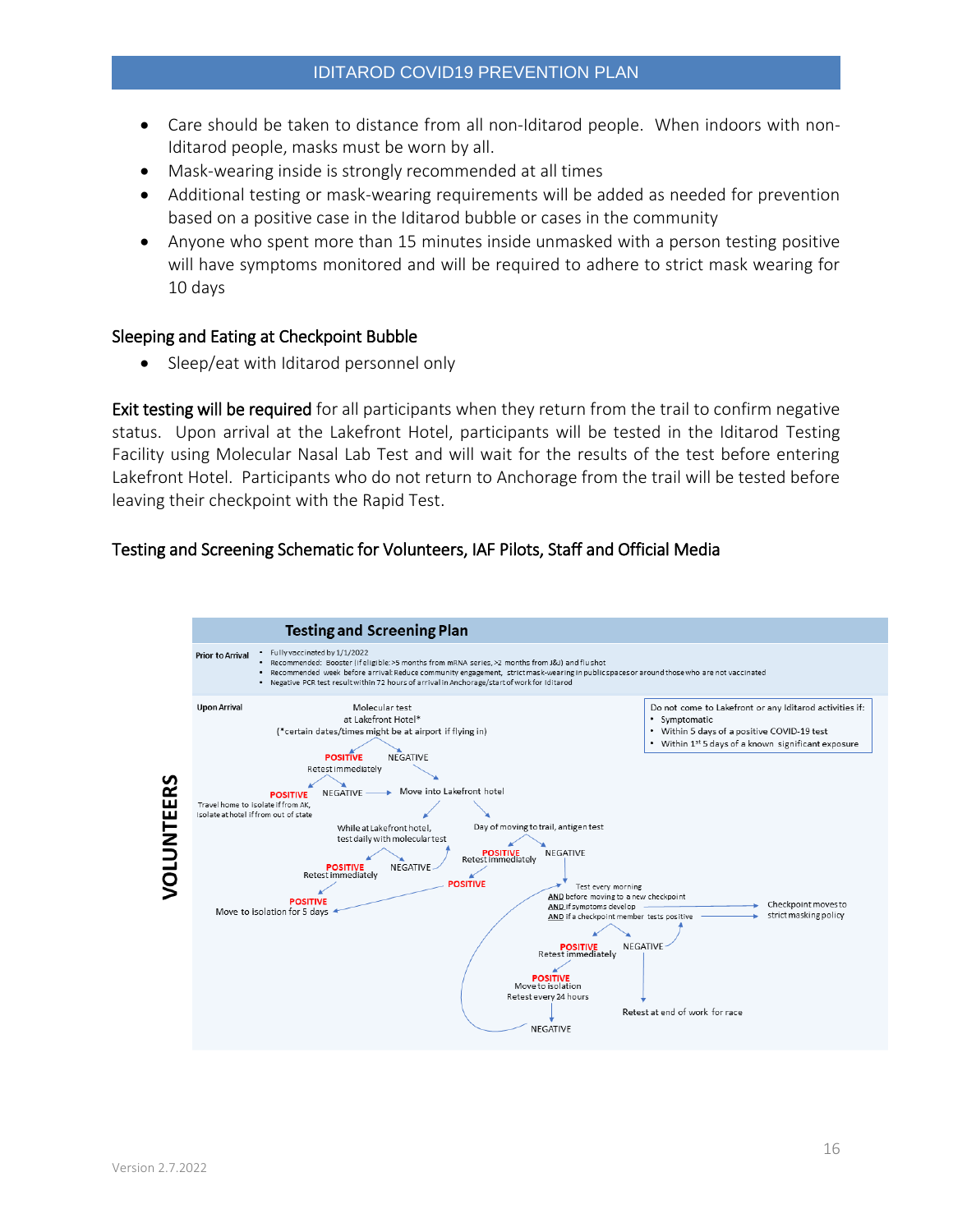## IAF Pilots

## All vaccination/testing/screening/surveillance as above plus the following

- IAF pilot masks
	- o Pilot to wear surgical/KN95/KN95/KF94 or double mask at all times in plane with passengers
- Pilots to wear glasses (sunglasses or other protective glasses in plane)
- Pilots do not provide headsets/mics to participants
- After each passenger, plane seats, doors, handles, dash get cleaned with Clorox wipes
- Consider flying passengers in back seat(s) and not front passenger seat

## Entering Lakefront Hotel ANC LOGS room

- Entrance to room will be limited to those with a "necessary need to enter" and will only include IAF pilots, logs team members and staff
- Windows should be kept open, if possible
- IAF pilots coming to and from Lakefront at start of race will be given a rapid test every day before entering Lakefront Hotel
- IAF pilots coming to and from Lakefront at start of race should minimize contacts outside of the Iditarod during this time and wear a mask when in public to minimize risk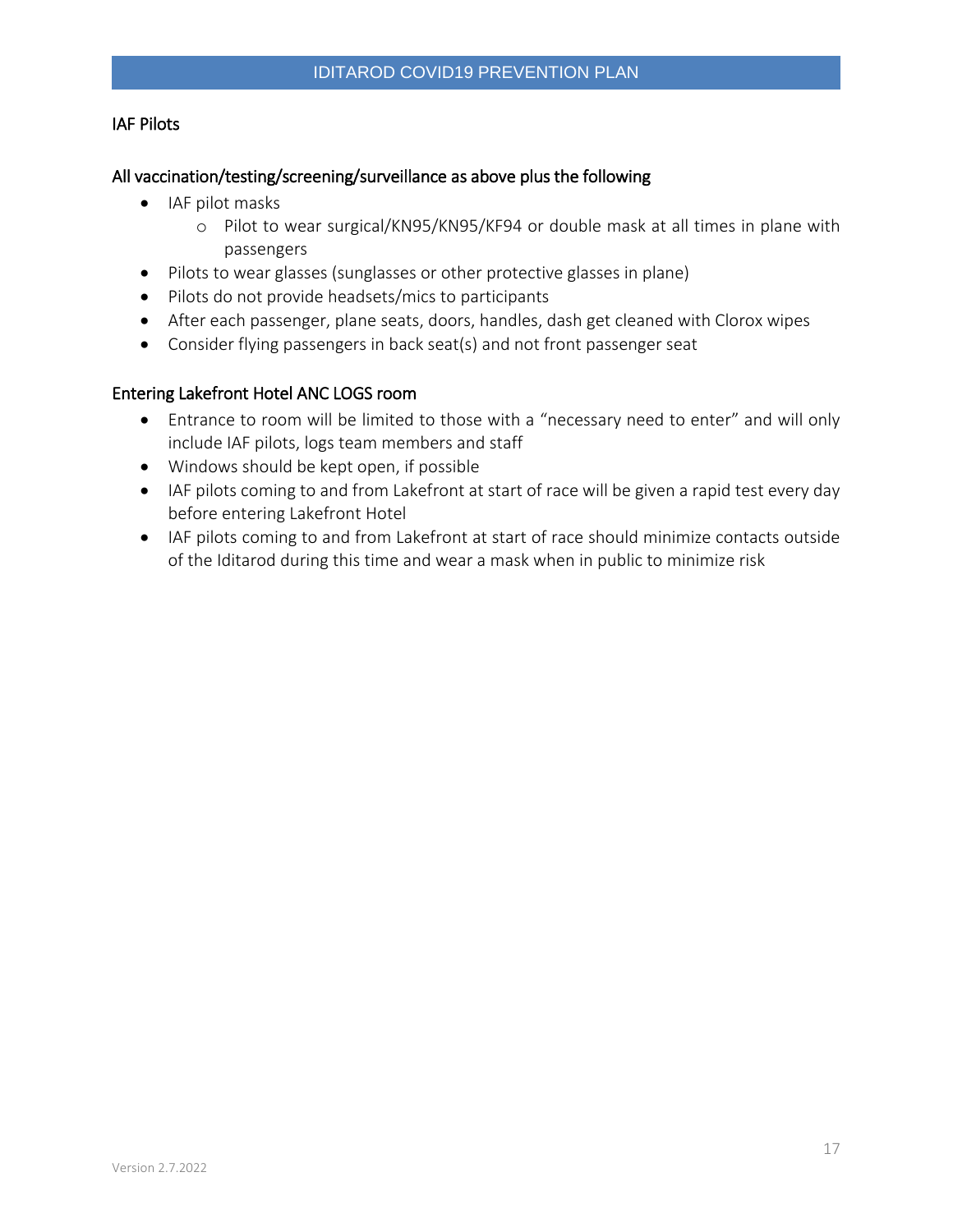Race personnel staff/logistics, ANC Logs, Commercial Flights, ANC/Lakefront Return Dogs vet/vet tech team and all race personnel who stay at Lakefront or come in for work

- By January 1, 2022, all participants need to submit proof of COVID-19 vaccination to [COVID-prevention@iditarod.com](mailto:COVID-prevention@iditarod.com)
- Negative PCR Lab Test (nasal or saliva) taken and results received within 72 hours of arrival at Lakefront Hotel (not covered by Iditarod). No participant with a positive test should travel to the Lakefront hotel.
- Daily testing is required each morning at the Iditarod Testing Facility outside the Lakefront Hotel.
	- o If you are staying at the hotel, you must test each day between 8am-6pm
	- o If you are arriving for shifts at the Lakefront Hotel, you must test each day before entering the hotel
		- If you arrive between 8am-6pm, you will test at the Capstone RV Clinic truck at the Lakefront Hotel before entering the hotel
		- If you arrive between 6pm-8am for shift work, you will do an antigen test in a marked room
	- o Positive: Participant is moved to isolation. If the participant has traveled by personal car from instate, they may return home immediately to isolate. If the participant is from outside of Alaska, they will be moved to isolation and cannot travel home until isolation is over.
- Required morning self-wellness assessment and temperature via app
	- If symptoms present:
		- Participant placed in isolation
		- Dr. Guest notified immediately
		- PPE levels increase to Level Orange for entire Iditarod Lakefront Hotel Bubble (N95)
		- Anyone who spent more than 15 minutes inside unmasked with a person testing positive will have symptoms monitored and will be required to adhere to strict mask wearing for 10 days
		- Molecular Lab Test given to entire Iditarod Lakefront Hotel Bubble
		- Molecular Lab Test administered
			- 1. Negative: return to work
			- 2. Positive
				- a. Continue isolation until can travel home
				- b. Report case to Health Department
				- c. Contact tracing
				- d. Transport to hospital if sick
- Eat/sleep with Iditarod Lakefront Hotel Bubble (if staying at Lakefront)
- If staying at home and arriving daily at the Lakefront Hotel, minimize contacts outside of the Iditarod during this time and wear a mask when in public to minimize risk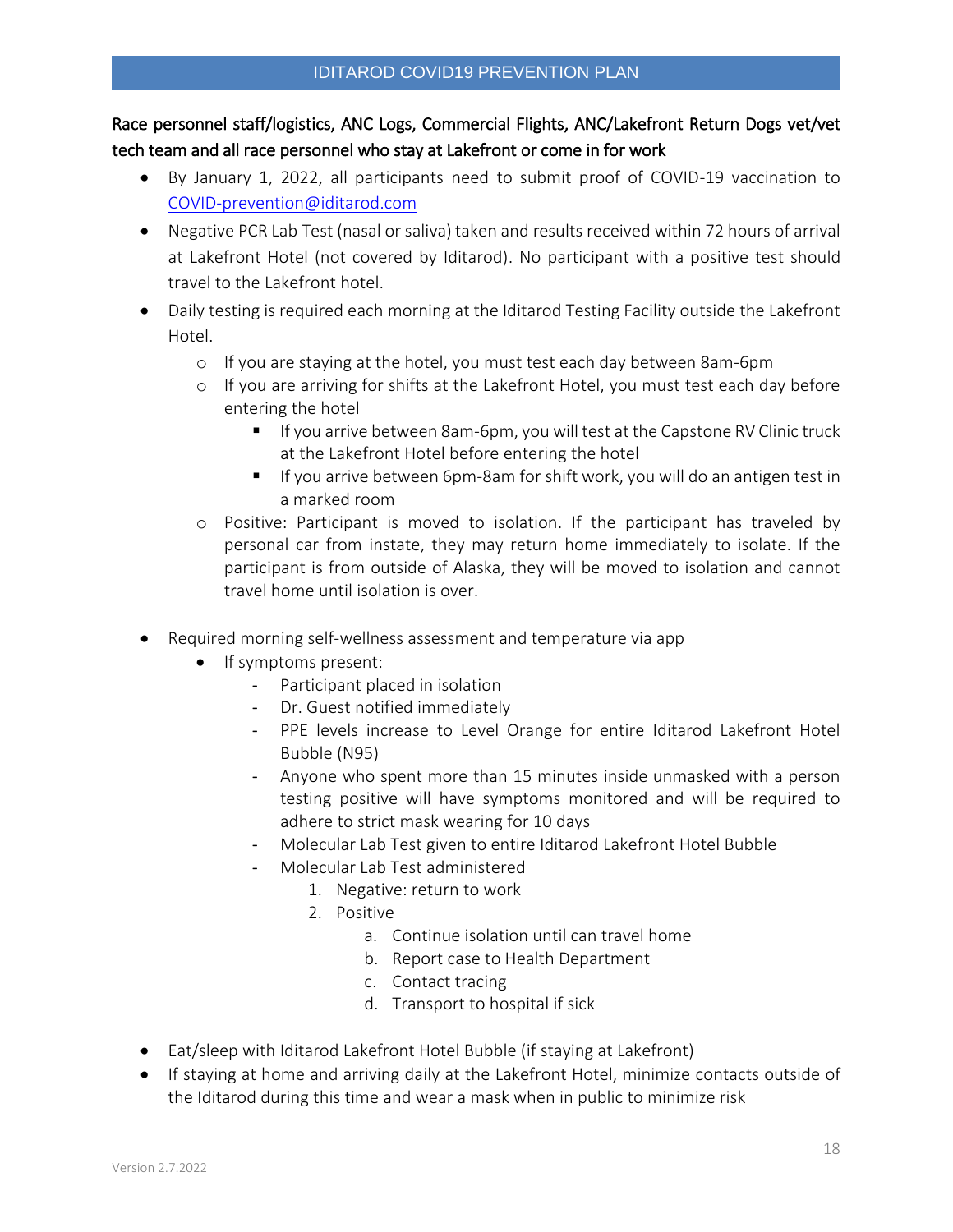- Social distance/mask with anyone outside of pod (airport personnel, handlers, prison personnel, inmates, vet hospital, etc.)
- Participants are required to wear a mask at all times in the Lakefront Hotel that covers their mouth and nose fully
- Care should be taken to distance from all non-Iditarod people at the hotel
- Additional testing or mask-wearing requirements will be added as needed for prevention based on a positive case in the Iditarod bubble or cases in the community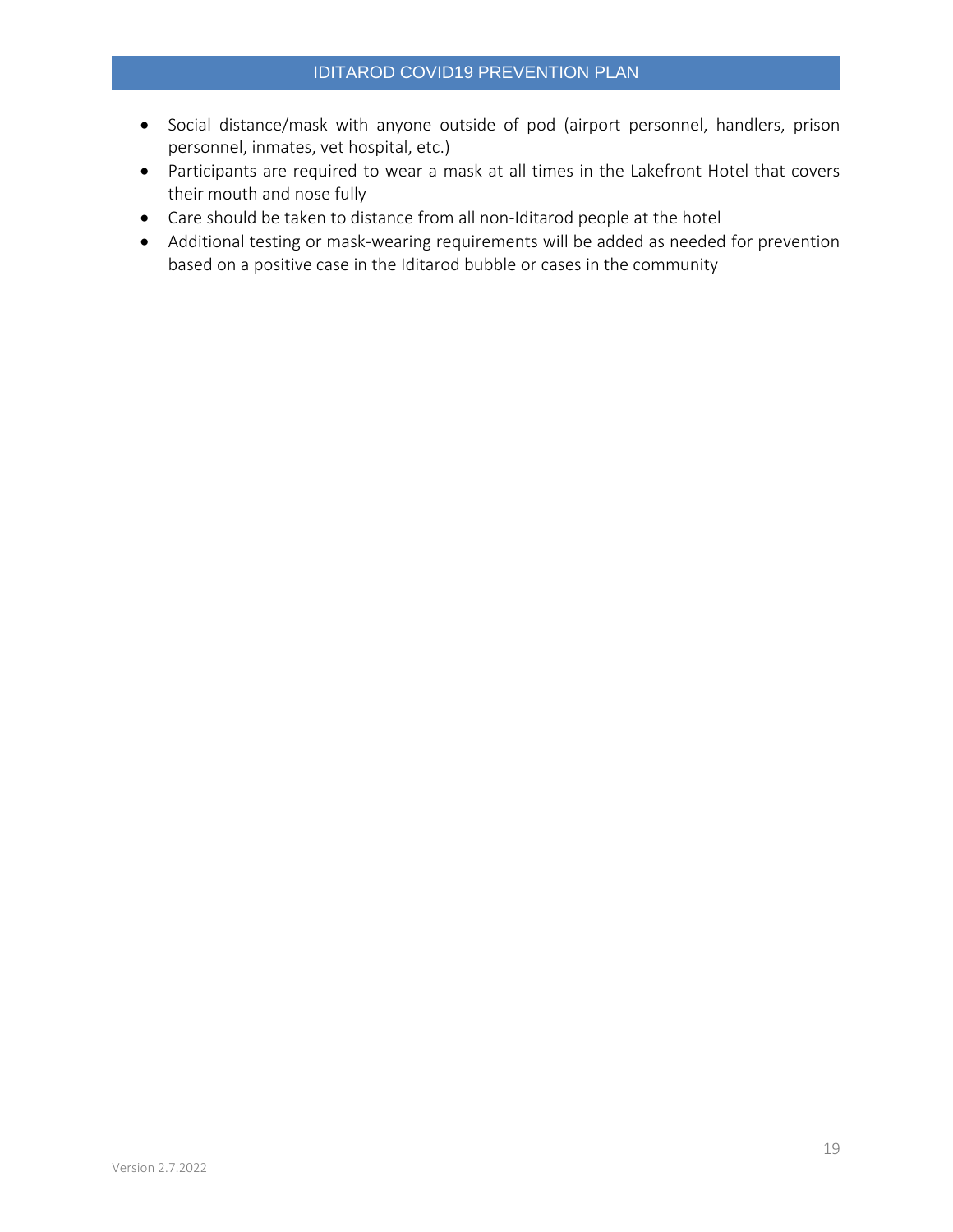#### Pre-race vet techs

- By January 1, 2022, all participants need to submit proof of COVID-19 vaccination to [COVID-prevention@iditarod.com](mailto:COVID-prevention@iditarod.com)
- Negative PCR Lab Test (nasal or saliva) taken and results received within 72 of arrival (not covered by Iditarod). No participant with a positive test can participate.
- Facemask/faceshield in exam truck
- Only vet techs in exam truck
- Handler/musher pass dogs to vet techs at door
- Do not attend if diagnosed with COVID-19 in previous 10 days
- Do not attend start if exhibiting any symptoms of COVID-19
- Do not attend if exposure to COVID-19 in previous 10 days

## Vet Check Day at ITC Headquarters in Wasilla (3/2/22)

- All ITC personnel must take a Rapid Test in the morning prior to starting Vet Checks
- Veterinarians originating from the Lakefront Hotel will take a Rapid Test in lobby prior to departure to ITC Headquarters
- All other ITC personnel (veterinarians, vet techs and lay persons) not originating from an Iditarod "bubble" must have a negative PCR within 72 hours of 3/2/22 and take a Rapid Test immediately upon arrival at ITC Headquarters
- All mushers and their handlers/representatives must take a Rapid Test upon arrival at ITC Headquarters for the Vet Check
- Mask wearing is required at all times outside as well as inside the trailer and all buildings
- Only mushers (or their representatives) and ITC personnel are allowed at Vet Check
- All mushers and ITC personnel will enter the ITC Headquarter through the back door
- All entrances to the ITC Headquarters building and the ECG trailer will be actively patrolled for unauthorized entry
- Mushers or their representatives requiring additional time to complete their paperwork must locate in an office cubicle in the ITC Headquarters building or in the ECG trailer in the parking lot
- Public access to the merchandizing area of the ITC Headquarters will be allowed only through the front door

## Musher handlers at Ceremonial Start (3/5/22) and Race Start (3/6/22)

- Each musher can bring up to eight musher handlers.
- Requested negative PCR Lab Test (nasal or saliva) taken and results received within 72 hours of ceremonial start (not covered by Iditarod)
- Facemask required at all times at ceremonial start and restart
- Do not attend if diagnosed with COVID-19 in previous 10 days
- Do not attend start if exhibiting any symptoms of COVID-19
- Do not attend if exposure to COVID-19 in previous 10 days
- Distance from other mushers and volunteers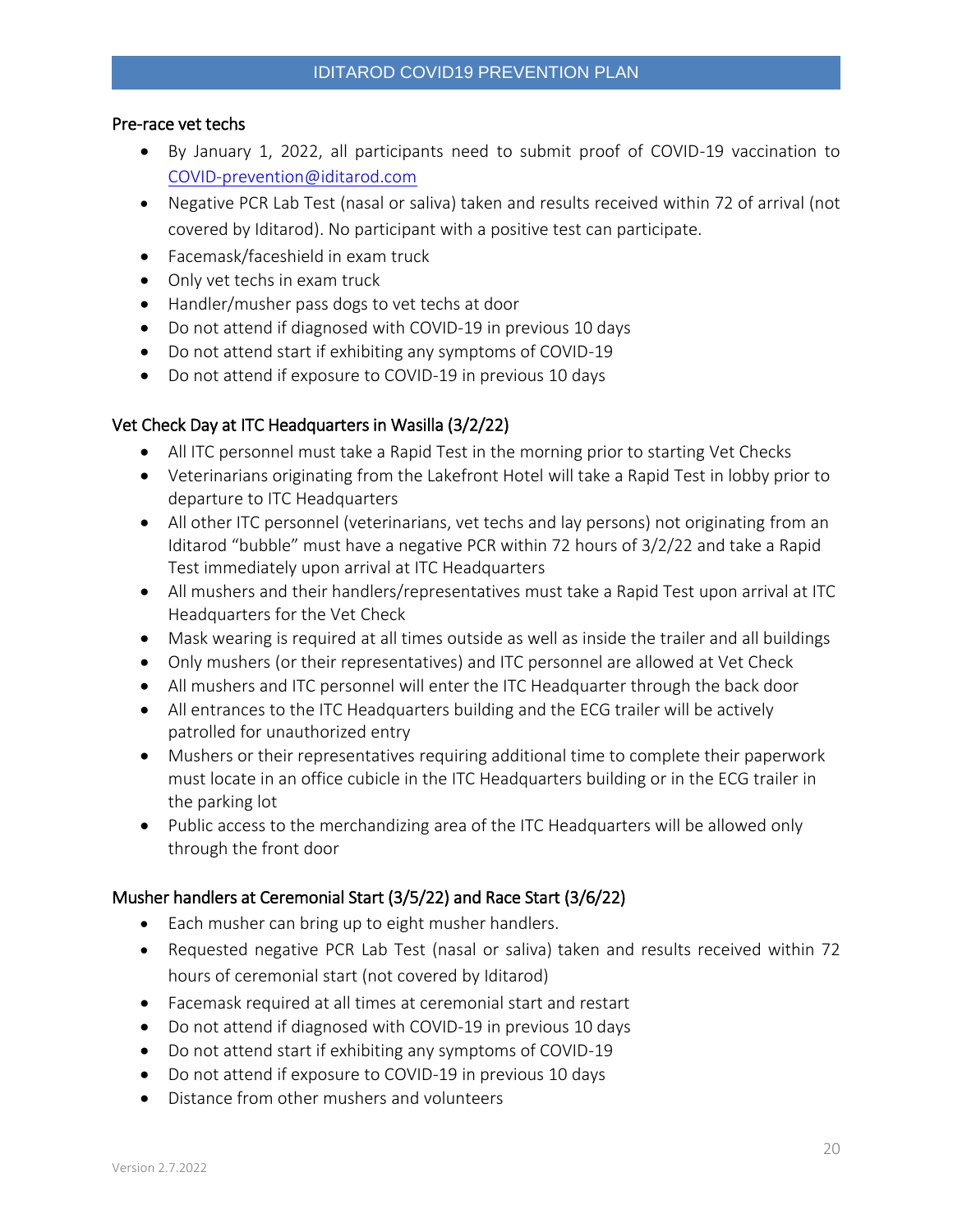## ITC volunteer handlers at Ceremonial Start (3/5/22) and Race Start (3/6/22)

- By January 1, 2022, all participants need to submit proof of COVID-19 vaccination to [COVID-prevention@iditarod.com](mailto:COVID-prevention@iditarod.com)
- Negative PCR Lab Test (nasal or saliva) taken and results received within 72 hours of ceremonial start (not covered by Iditarod). No participant with a positive test can participate.
- Facemask required at all times at ceremonial start and restart
- Do not attend if diagnosed with COVID-19 in previous 10 days
- Do not attend start if exhibiting any symptoms of COVID-19
- Do not attend if exposure to COVID-19 in previous 10 days
- Distance from mushers and volunteers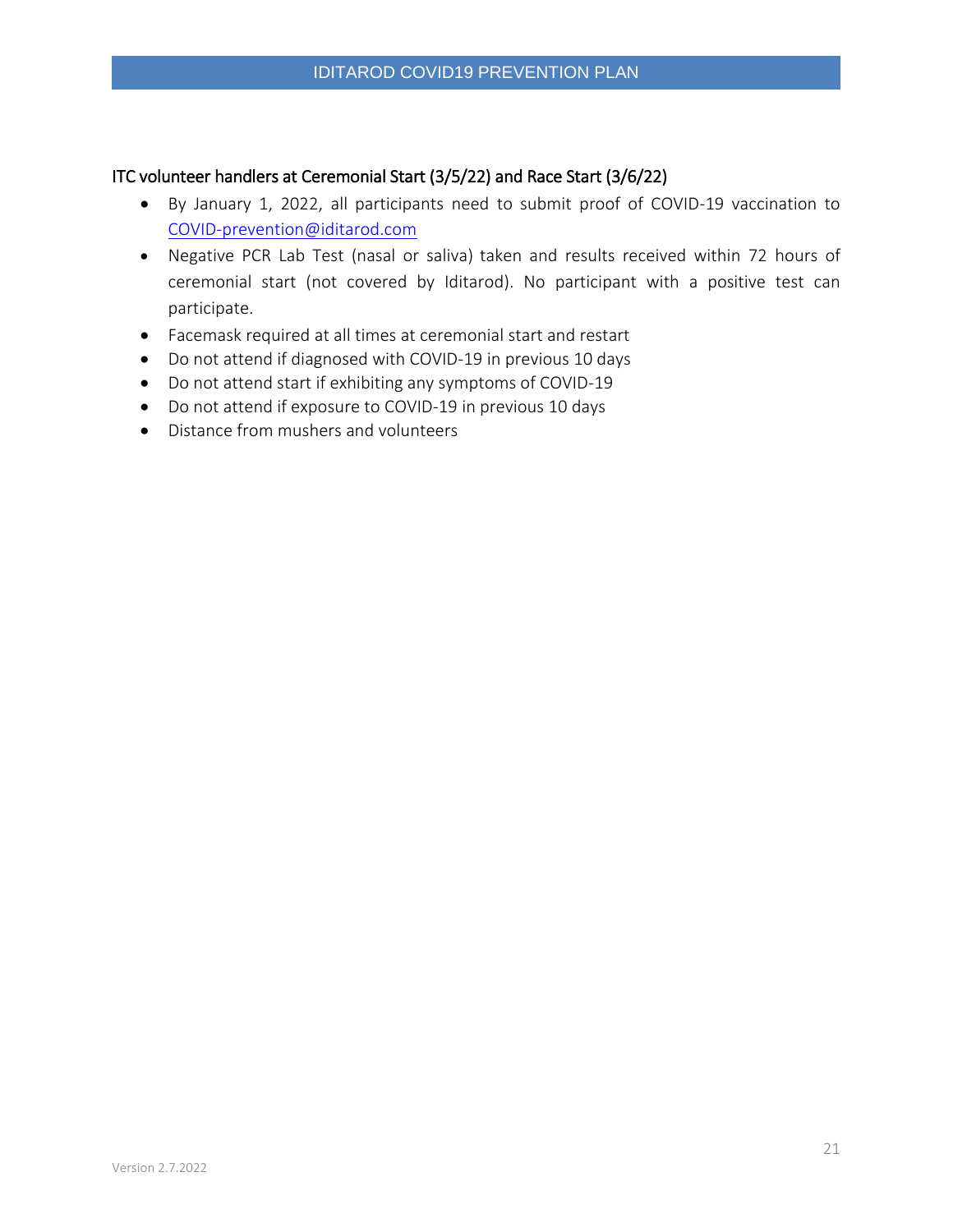# Checkpoint Information

## Checkpoint Rules

- Daily testing/reporting of results
- Facemasks recommended indoors (a gator is not an acceptable facemask although they may be worn over facemasks)
- Facemasks required for all when someone outside Iditarod Bubble is present
- Mushers wear facemask when interacting with vets, vet techs or other checkpoint personnel
- Other PPE Gear worn as directed by COVID Team personnel
- Must observe all health and safety protocols
- Everyone helps clean
- No tolerance for not following COVID19 safety rules
- Each Checkpoint will have a quarantine/isolation space to use if needed
- Eat/sleep with Checkpoint bubble, not community groups

## Checkpoint Cleaning Plan and PPE

- Equipment, Supplies and Materials Sanitizing
	- Required for all common surfaces
	- All packaging of equipment, material and supplies must be sanitized
	- All equipment, material and supplies delivered without packaging must be sanitized
- "Safety Kit" provided to all in "Checkpoint Bubble":
	- Disposable Face Masks
	- Reusable Face Shields
	- Disposable Nitrile Gloves (only to be used per instruction from COVID Team personnel)
	- Hand Sanitizer
	- Sanitizing Wipes for Surfaces
- Cleaning supplies provided for checkpoint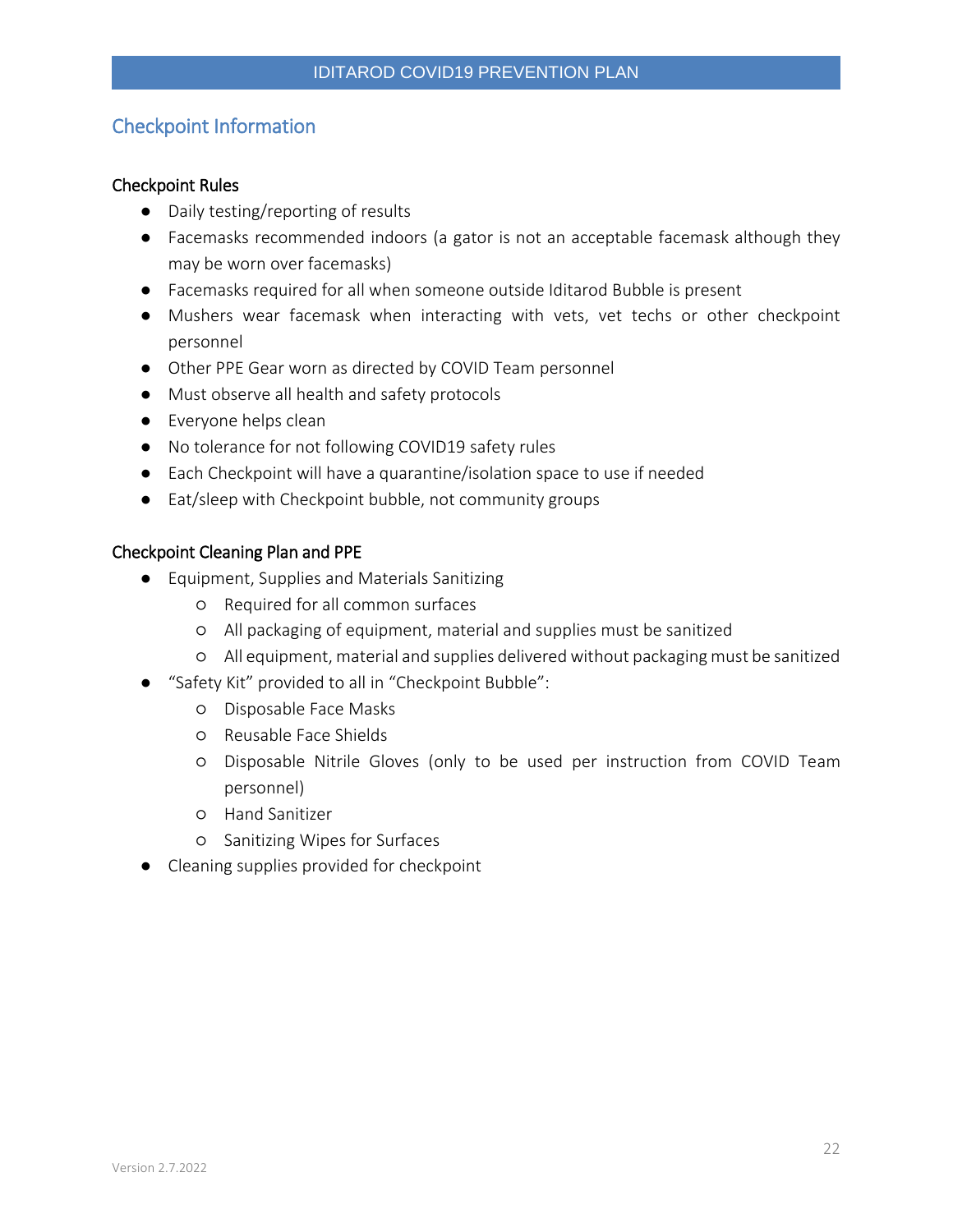## Communities and the Checkpoints

Each community will work with the Iditarod Race Marshal to agree on arrangements for interaction between the Checkpoint, volunteers and mushers, and the community.

Masks are required when interacting with community members.

## Possible scenarios for community engagement and level of COVID19 risk:

No contact/no risk:

- Closed checkpoint to all community members
- Provide lodging (community centers, city and tribal buildings, private businesses, schools, etc.) for volunteers and mushers
- All indoor buildings and spaces used by the Iditarod are cleaned before departure and community does not enter these buildings for 3 days after Iditarod departure
- Transportation of all checkpoint supplies (i.e., straw, trash, HEET, drop bags, checkpoint heating fuel, replenish water as needed, etc.)
- Provide fuel for generators and trail breaker snow machines, Insider crews, sweeps
- Provide local Search & Rescue
- Spectators outside

Community engagement/minimal or no risk:

- Provide maintenance shops for repair of snow machines and equipment (e.g., trail breakers, trail sweeps, IAF, etc.)
- Act as checkers and park dog teams
- Prepare and drop off meals for the Iditarod volunteers/mushers
- Maintenance to provided lodging during the event
- Volunteer transportation from airport to checkpoint (volunteers in back of truck/snow machine, everyone masked)
- Transportation of returned dogs with vets to airport (volunteers in back of truck, everyone masked)
- Assist volunteers in setting up communications and trouble shoot problems (everyone masked)
- Volunteers use community stores to supplement race supplies (always masked)
- Volunteers eating at local restaurants with only Iditarod volunteers
- Volunteers get take out from local restaurants and eat at checkpoint

Community engagement/moderate risk:

- Volunteer transportation from airport to checkpoint (volunteers in truck, community member not masked)
- Transportation of returned dogs with vets to airport (volunteers in truck, community member not masked)
- Volunteers are provided local health services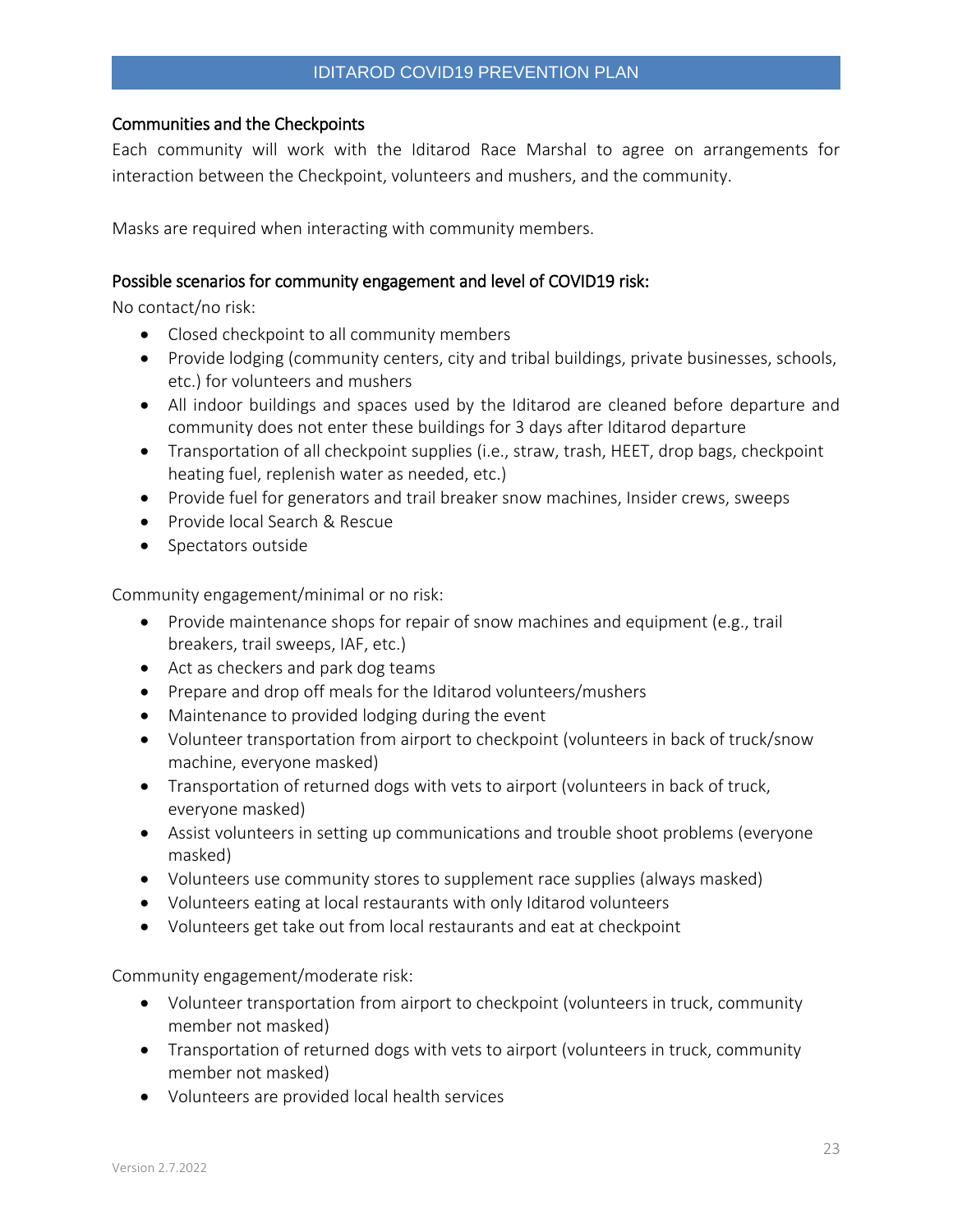- Volunteers use community "washeterias" for showers
- Community involvement when special awards are given out

Community engagement/high risk events not acceptable on the race trail in 2022:

- Community members in/out of the checkpoint frequently
- Community engagement with Iditarod volunteers unmasked
- Community entertaining volunteers in their homes
- Community providing housing for trail breakers outside of the checkpoint in resident homes
- Volunteers attending public community events including funerals
- Volunteers eating inside local restaurants with community members
- Volunteers attending community craft and fundraising fairs
- Vets visits to schools to provide talks about animal care